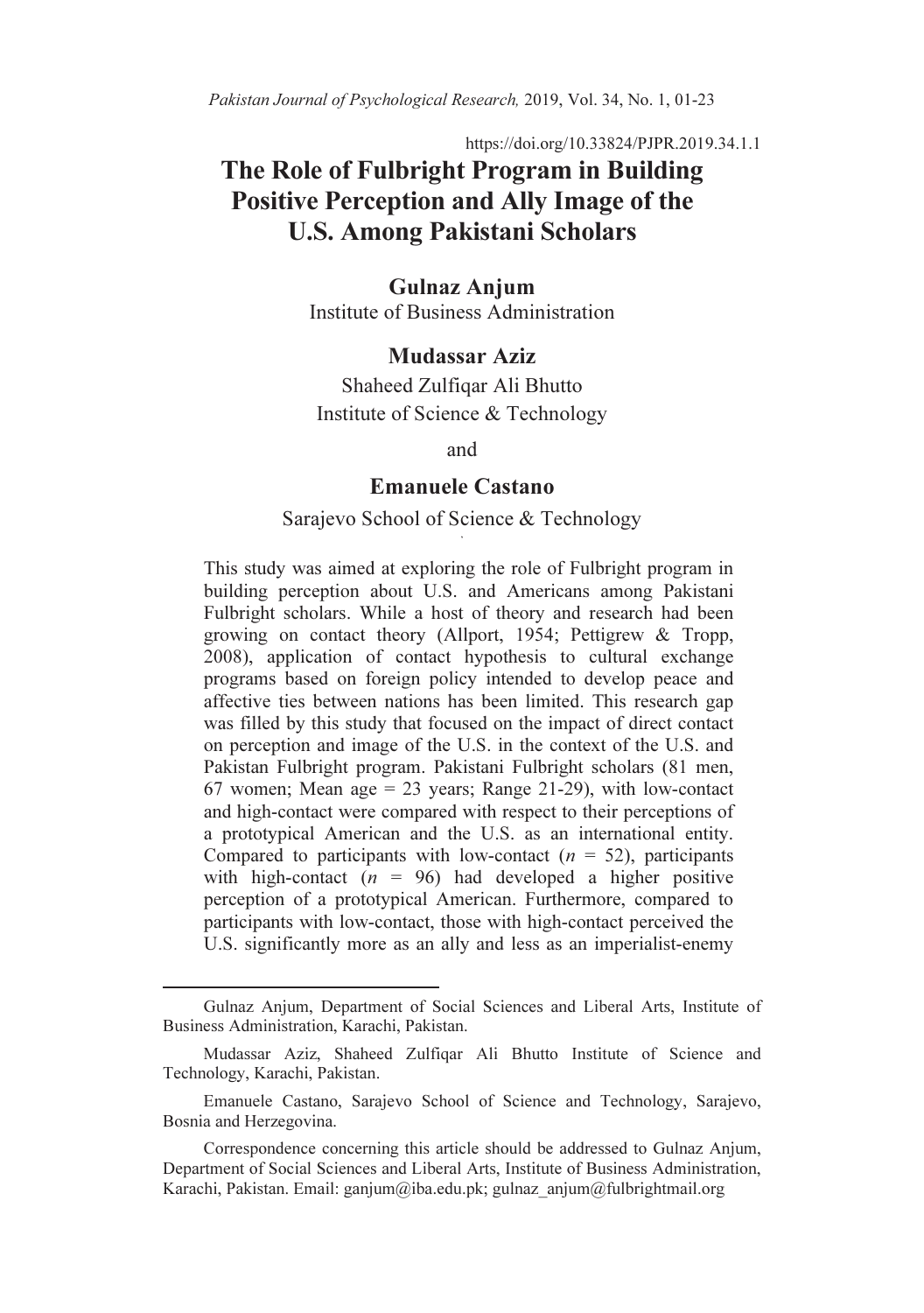nation. Participation was controlled through selection for the Fulbright program and no previous visits to the U.S. Discussion has focused on possibilities for foreign policy and peace related implications of the Fulbright program.

Keywords. Intergroup contact, Fulbright program, positive outgroup perception, ally image

Over past few decades, diplomatic relations between the United States (U.S.) and Pakistan have experienced many ups and downs. Relationship between the two countries became more tense and ambivalent when the Taliban leadership in Afghanistan accepted responsibility for terrorist attacks of 9/11 in 2001. Pakistan became a strategic ally of the U.S. and North Atlantic Treaty Organization (NATO) for launching a war against the Talibanin Afghanistan.

Under the government of General Pervez Musharraf, Pakistan aided the U.S. in the war against terrorism. At the same time historical and cultural ties to the Afghans, and some public support for their neighboring country placed Pakistani government in an extremely difficult and hesitant foreign policy position (Mazzetti & Lander, 2013). Under these circumstances, at various points in time, the U.S. seriously questioned the loyalty of Pakistani government. In such circumstances, public opinion moved against the U.S. government when the NATO started drone attacks in Pakistani tribal and border areas, and still there are few signs of change in American ambivalence as well Even higher drop in confidence of Americans for the Pakistani government came after Osama Bin Laden was found and killed just a few kilometers away from the capital of the country, Islamabad (Mazzetti & Lander, 2013).

Simultaneously, there is also positive diplomatic engagement among the two countries that engages Pakistani young adults through the Fulbright program. Pakistan's Fulbright program is in its  $66<sup>th</sup>$  year of operation in Pakistan; it is one of the largest in Pakistan and oldest in the world. Fulbright program for Pakistani scholars is considered to be important in terms of number of scholars and possibilities for collaboration among Pakistanis and Americans. This program offers grants to qualified Pakistani graduate scholars to study at the graduate level in the U.S. (Fulbright Scholar Program, 2018). In 2011, US Consul General William Martin announced that the number of grants for Pakistani to be doubled for next years. He expressed his concern over strain of mistrust and misperception among people of two countries. He said that there are several misperceptions about each other among Pakistanis and Americans that can only be diminished with programs like Fulbright. This policy decision made Pakistani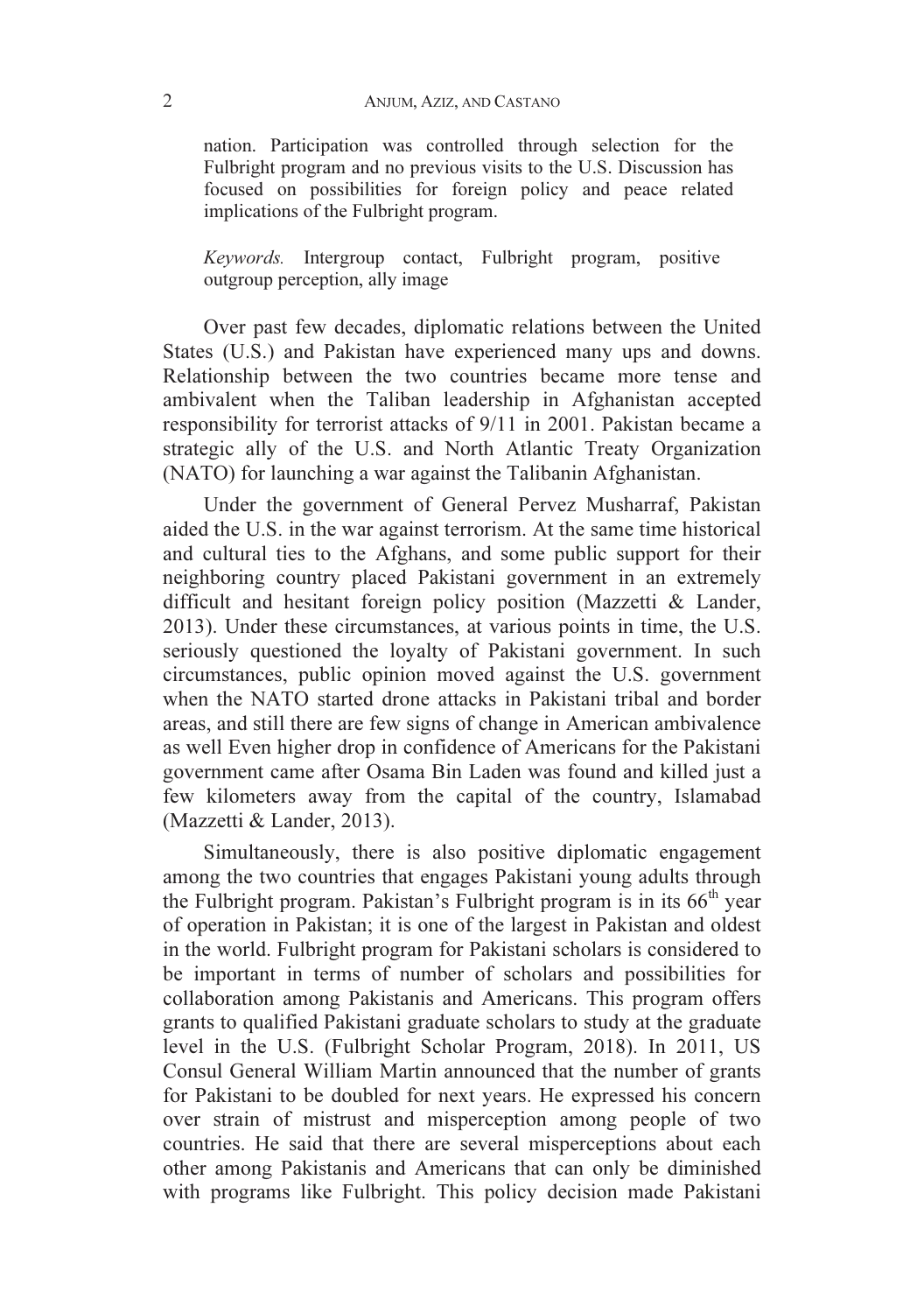Fulbright program among the biggest Fulbright exchange programs (Fulbright Scholar Program, 2018). In light of such outstanding initiatives as Fulbright program, it would be vital to assess psychological impact of contact among Pakistanis and Americans which is the heart of this program.

#### Intergroup Contact

The contact hypothesis, which first appeared in Allport's book, The Nature of Prejudice (1954), proposes that under appropriate conditions, interpersonal contact is an effective way to reduce prejudice between groups. According to Allport, intergroup contact is especially effective in reducing prejudice under four conditions: 1) when both groups have equal status, 2) when they have common goals, 3) when there is the potential for intergroup cooperation and acquaintance, and 4) when there is a common support of authorities.

Since, the conceptualization, there have been many studies that focused on exploring the direct effects of contact on the prejudice and discrimination among the groups. Initial empirical work on the effects of contact on changing perceptions of out-groups dates back to 1950s, where psychologists focused on segregated and non-segregated housing projects. For instance, Deutsch and Collins (1951) found that white housewives of non-segregated neighborhoods expressed more positive attitudes towards African Americans whereby they favored interracial housing when they had higher contact compared to those who lived in the segregated neighborhoods.

Brown, Vivian, and Hewstone (1999) found contact effects outside strictly neighborhood areas and outside the US. For instance, in one of the initial studies conducted in Europe with data from six European countries where the participants were asked to nominate someone in another country of the European Union followed by the ratings indicating the contact they had with the nominated person. In all the samples it was consistently found that contact had a significant impact such that the respondents having salient relationship (highcontact) with the nominated person had high positive outgroup attitude. On the contrary, supporting the contact theory, those with the nominations with low salience there was low positive attitude towards the outgroup.

In another survey by Gonzalez and Brown (2003), respondents from four European countries rated the quantity and quality of the contact. This rating was done for someone from each of four outgroup countries included in the sample. This study was the first one to include ratings for those contact persons on personal characteristics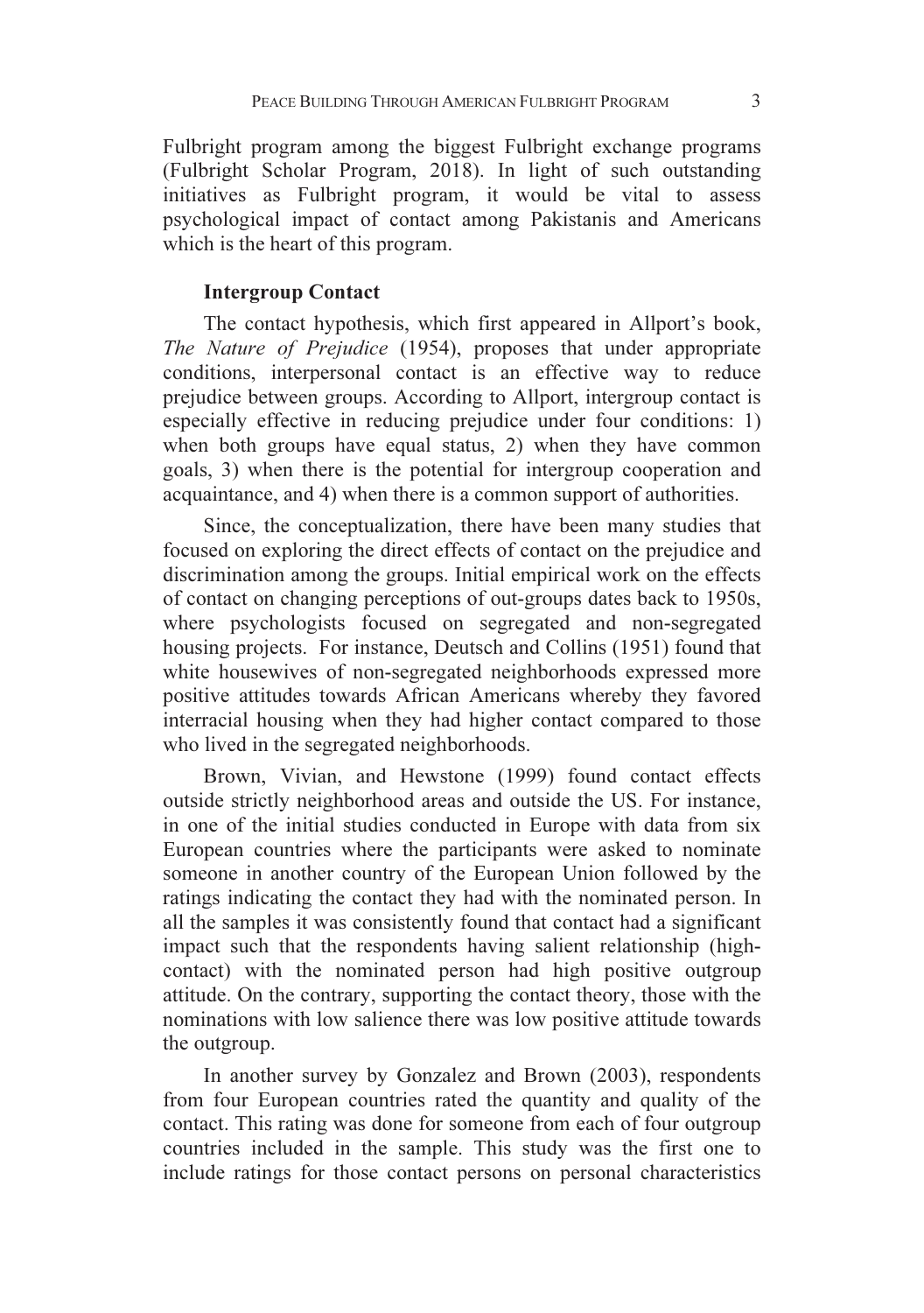such as hard-working, arrogant, intelligent, etc. The participants rated their own country as well as the four out-group countries. The individual descriptions were operationalized as the positive effect they felt towards outgroup. They found that both quantity and quality of the contact were strongly associated with positive effect toward foreigners. The researchers concluded from their data that the effects were stronger when the out-group was more salient in international relations with their home country.

More recent empirical research supporting the contact theory on meta-analytic level (Brown & Hewstone, 2005; Pettigrew, 1998; Pettigrew & Tropp, 2008) has started to explore the process behind how direct contact reduces prejudice. It is suggested that intergroup contact enables group members to empathize (perspective taking & empathic concern) with members of outgroup, and negative perceptions and attitudes declines over time (Brambilla, Hewstone, & Colucci, 2013). Pettigrew and Tropp (2008) conducted an extensive meta-analyses of more than 500 studies, establishing that intergroup contact reduces prejudice through reducing intercultural anxiety, and increasing outgroup empathy.

# Outgroup Anxiety

Outgroup anxiety has been conceptualized as high arousal linked to individual's expectations of being discriminated, rejected, or threatened by outgroup members (Stephan & Stephan, 1985). It has also been shown that, compared to interpersonal encounters, anxiety could be higher in intergroup encounters (Gudykunst & Shapiro, 1996). When interacting with majority group members whom people have not had much contact with, an individual may experience anxiety because of meta-stereotypes about one's own group. This might activate various concerns, such as they would be taken advantage of (Stephan & Stephan, 1989; Stephan, Ybarra, & Bachman, 1997).

Some of the most prominent studies on this construct of anxiety that have focused on the deleterious effect were conducted by Islam and Hewstone (1993). This study investigated intercultural anxiety between Muslims and Hindus in Bangladesh (Muslim Majority & Hindu Minority). Findings showed a negative correlation between the level of contact and anxiety and this lower anxiety was a predictor and a mediator for less positive attributes of the outgroup.

Greenland and Brown (1999) explored the concept of intercultural anxiety among 236 British and Japanese students; all in their own countries of origin using their contact with the people from other country and their intercultural anxiety. They found support for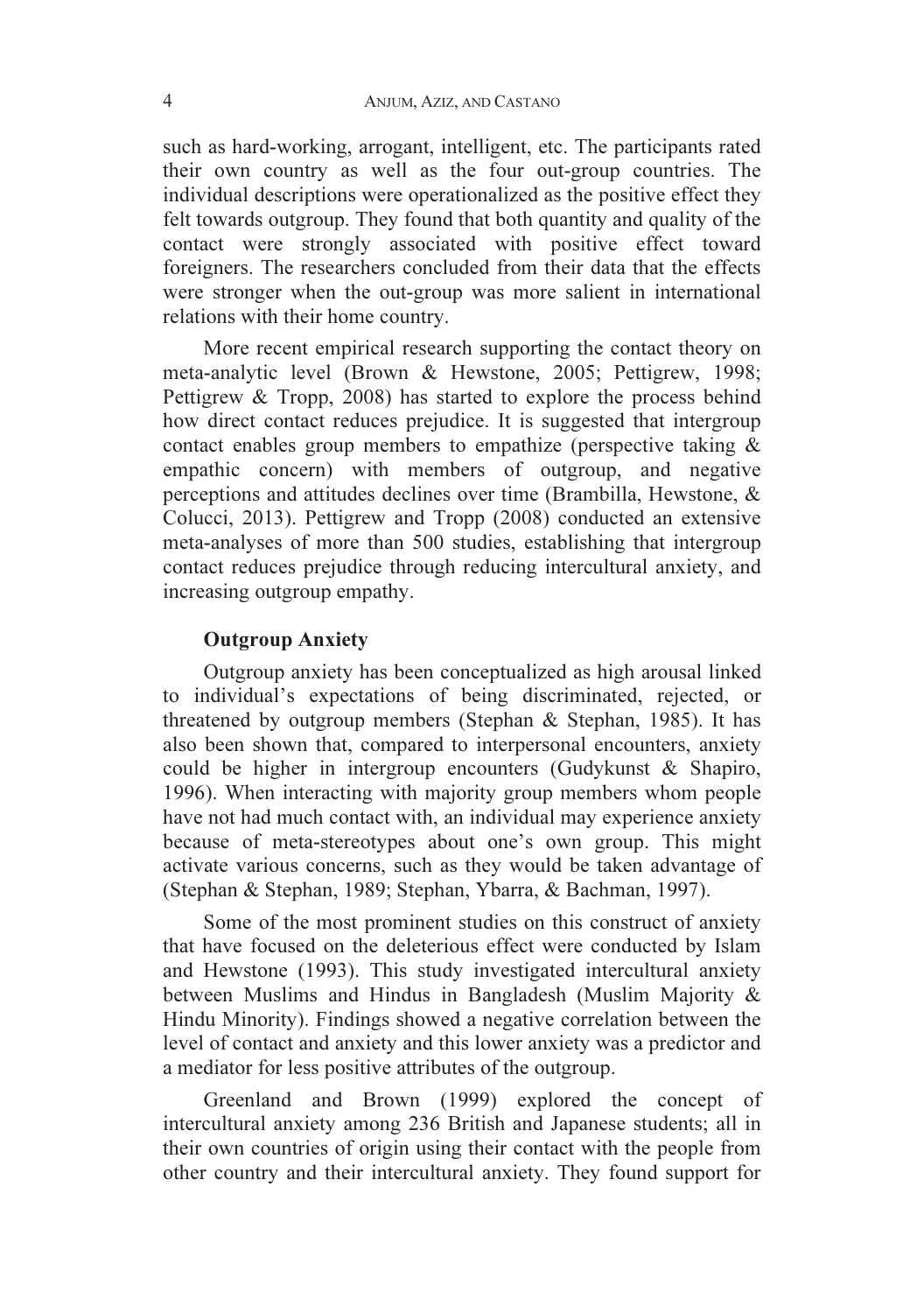the assumption that the higher the level of contact the lower was participants' intercultural anxiety and their negative perception about the outgroup.

Following similar measures and outgroup contexts, there is also a growing body of research suggesting that group interactions can attenuate intercultural anxiety (Paolini, Hewstone, Voci, Harwood, & Cairns, 2006; Stephan, Stephan, & Gudykunst, 1999; Voci & Hewstone, 2003). Some research suggests that people may come to value intergroup contact by seeing it as an opportunity to expand their self-growth (Tropp & Bianchi, 2006).

Intercultural anxiety and resulting negative expectations may also result in avoidance (see Stephan, Ybarra, Martinez, Schwarzwald, & Tur-Kaspa, 1998), which in turn would hinder the process of further contact and possibility of generating positive intergroup relations. Several studies have shown that cross group interactions could be charged with intercultural anxiety (Stephan & Stephan, 1989). During intergroup contact, there is a wide variety of personal and group level concerns and evaluations, therefore, it is inevitable to not experience anxiety and discomfort (Migacheva & Tropp, 2013) and people are inclined to avoid it whenever they can (see Butz & Plant, 2011).

In addition to intercultural anxiety, outgroup empathy is a central aspect in inter-group relations. Empathy is generally conceived of as consisting of two components. First, an effective response that often but not always, entails sharing other person's emotional state. Second, it is conceived as a cognitive capacity for taking perspective of the other person, maintaining a distinction between the self and the other person (Jackson, Meltzoff, & Decety, 2005).

# Outgroup Empathy

Outgroup empathy is an important correlate of how members of a group perceive outgroup members; it emerges as a crucial mediator between contact and prejudice reduction (Batson et al., 1997). Pettigrew and Tropp (2008) explored the role of contact in producing empathy for the outgroup. In addition to intercultural anxiety was used as a mediator while seeing the impact of contact on prejudice (negative perceptions) about the outgroup. The study found a positive relationship between the level of contact and empathy where empathy was found to be a positive mediating variable for reducing prejudice about the outgroup whereas intercultural anxiety was the negative mediator. This shows that contact with the out group may enable people to empathize with outgroup concerns and take their perspective, which, in turn, could improve intergroup attitudes and thus relationships (Pettigrew & Tropp, 2008).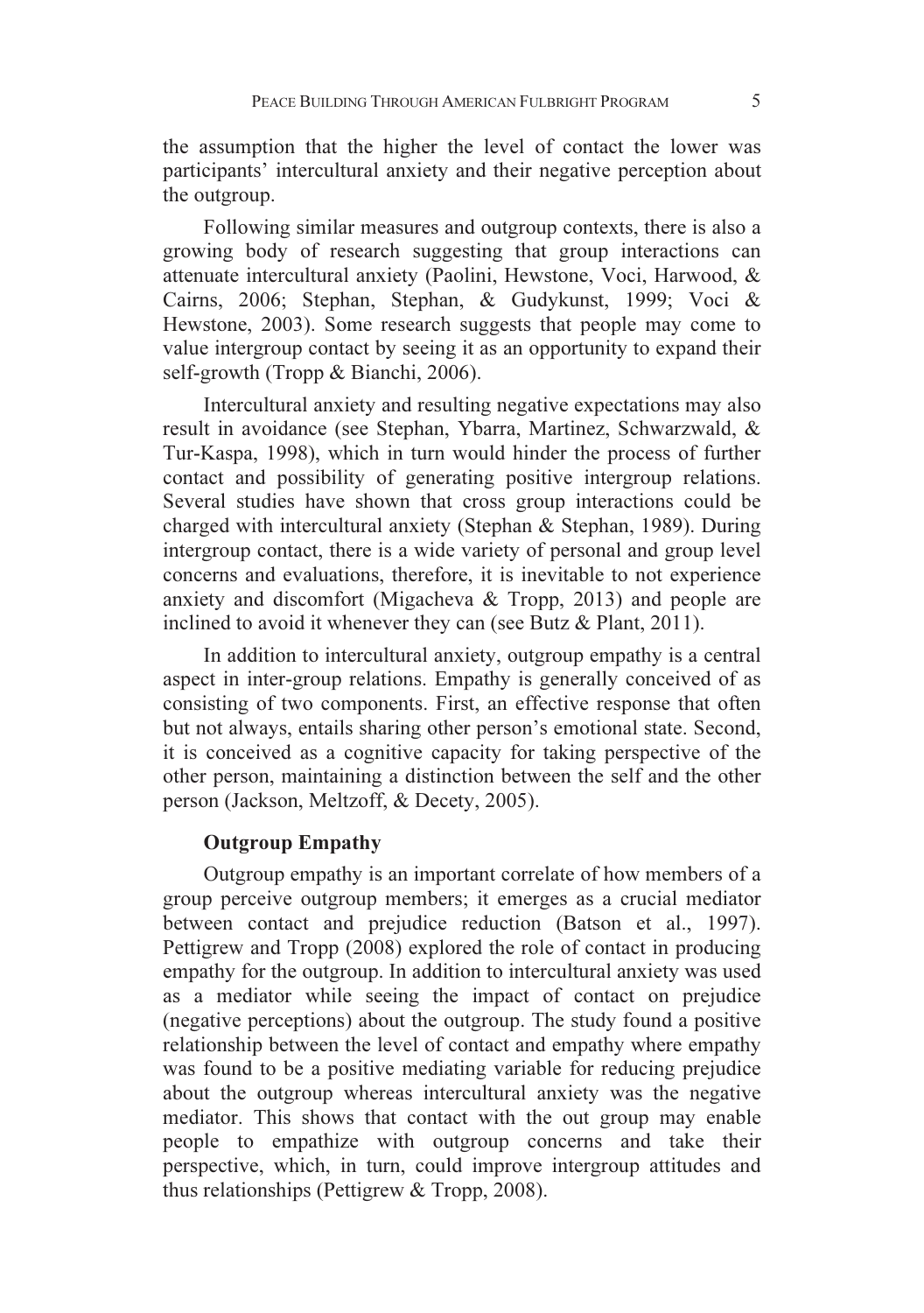Most of the research on contact theory has focused on attitudes of majority members towards minority group members (Binder et al., 2009). Some research found that positive effects of contact are very weak among minority groups compared to majority groups (Tropp & Pettigrew, 2005). Possibly due to different expectations of the part of majority and minority group members can experience the contact situation altogether differently (Dixon, Durrheim, & Tredoux, 2005; Shelton, 2003). Specifically, minority members could be relatively more sensitive toward status imbalances thus rendering the positive effects of contact more difficult to emerge (see Dixon, Tropp, Durrheim, & Tredoux, 2010; Reicher, 2007).

## Image of Outgroup

A less explored and yet critical aspect involved in intergroup relations is the image of outgroup, which refers to how people perceive and represent outgroup members. International image theory (Herrmann, Voss, Schooler, & Ciarrochi, 1997) proposes that perceived relations between two nations lead to the development of distinct outgroup images and behavioral tendencies towards outgroup members. Researchers have found at least five outgroup images across cultures – enemy, ally, dependent, imperialist, and barbarian (Bilali, 2010).

An enemy outgroup image involves people perceiving that the outgroup nation is motivated by self-interest, is opportunist, and evil and that the outgroup leaders are highly capable but untrustworthy; Relationship is perceived as incompatible and involves perceptions of threat and distrust. In contrast, ally outgroup image involves perceiving that there is interdependence between the nations, such as sharing common goals, having similar capability and status. An outgroup barbarian image involves perceiving the outgroup nation as destructive, intimidating, and irrational, and led by highly emotional leaders. An image of the outgroup as dependent involves perceiving the other nation as dependent, disorganized, ineffective, incapable, and in a need for guidance. Finally, the imperialist image of the other nation involves perceiving the other nation as exploitative, dominating and controlling (for review See Alexander, Brewer, & Livingston, 2005).

There is a clear research gap in the empirical findings on naturally occurring groups and institutionally formed groups. As suggested by our review, research on the contact theory has shown the positive effects that contact can have on reducing prejudice, and reinforcing positive attitudes towards outgroup members. Most of this research has focused, however, on the majority group members'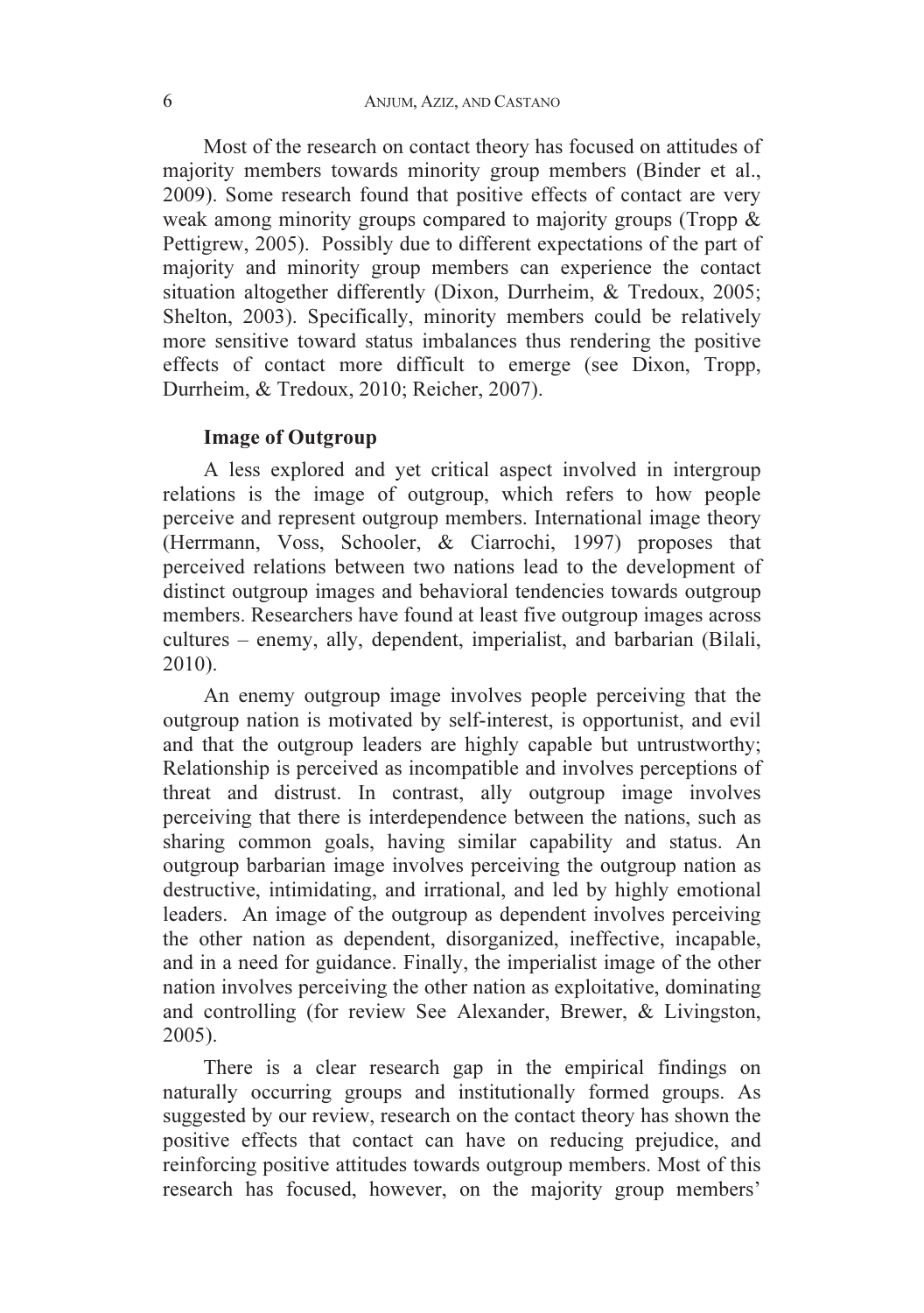attitude towards minorities and only in domestic contexts, namely racial or gender-preference and other group divides within a given society. Research in the context of international policy such as that of Pakistan-U.S. relations has thus not only an applied and contextspecific value, but it also begins to fill the gap in the body of literature on the contact theory.

In our literature review, we found that research on the minority group's perception of the majority group is scarce, but also this work is limited to exploring contact effects among domestic groups. We could not find any study solely focused on exploring effects of contact on intergroup perception and possible implications amid a foreigner minority group living among a local majority. Even though it would be significant to understand the perception of a foreigner minority groups in general and particularly when there is a national level investment on this group, in the form of Fulbright funding. Therefore, we think that studying Pakistani Fulbright scholars, being a foreigner minority and living among majority (Americans), with relatively good opportunities when it comes to being in the graduate school not having to pay for the tuition fee and get free health insurance and living allowances, offer a unique sample to study effects of direct contact on perception of minority.

In order to focus on perception of the minority we have integrated some variables from previous literature on contact research and also developed some new measures to meet our exploratory and sample specific needs. As reviewed in the following paragraphs, we assume that important variables to explore perception of the Fulbright Pakistani scholars, as foreigner minority group members, would allow for investigation of how typical outgroup member (a typical American in this case) is perceived, and what would be the image of outgroup as a whole group/nation. This gives us more comprehensive analyses of the process of how contact with Americans would affect perception of Americans, image of the U.S. as a country, empathy and anxiety associated with outgroup.

Considering the current politically charged atmosphere between Pakistan and the U.S. and importance of the cultural exchange programs, it is timely and policy relevant to explore intergroup contact theory in Pakistani foreign minority, future and current Fulbright scholars. Our research explored how different levels of contact of Pakistani scholars with Americans effect their perceptions of Americans as an outgroup. More concretely, this research included two groups of Pakistani scholars: Those with low U.S. contact, who have no direct contact and have never traveled to the U.S. but have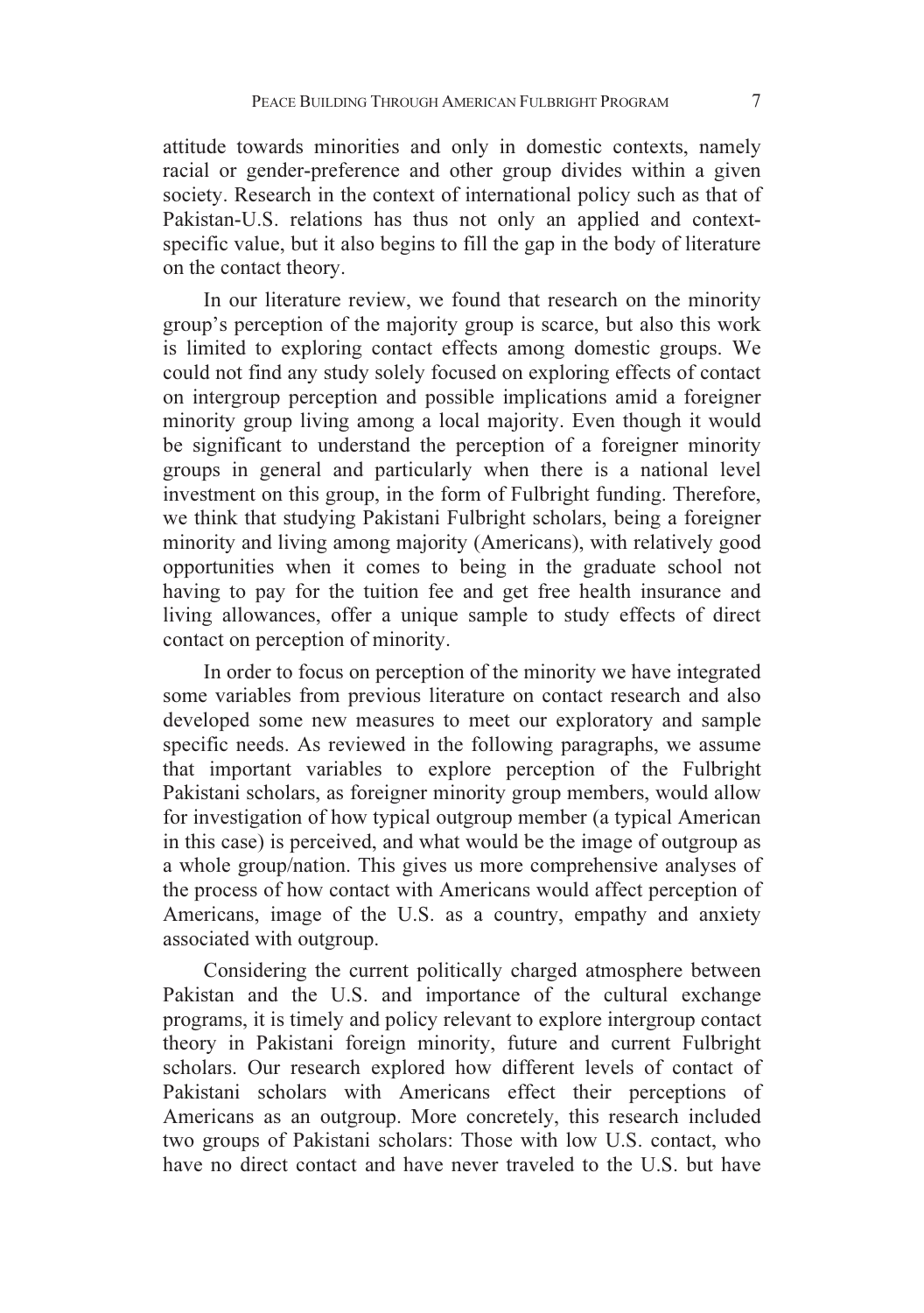qualified for Fulbright scholarship; scholars with high-contact were those who have been to the U.S. as Fulbright scholars.

Building on previous contact research, we posited that the highcontact group would have more positive perception of outgroup (better outgroup image and more positive representations of a typical American) than the low-contact group. More specifically, Fulbright scholars already living in the U.S., compared to scholars with lowcontact with Americans, will report higher scores on positive representations (traits of stereotypical Americans), and more positive image of outgroup (e.g. perceiving it more as an ally and less as an imperial-enemy).We also postulate that contact would produce these positive effects through higher outgroup empathy and lower intercultral anxiety and, as previous research has pointed out (see Pettigrew & Tropp, 2008).

Based on the review of the literature and our speculations, we have following testable hypotheses for this paper:

- 1. Participants with high contact, compared with low contact, will have higher positive perception of Americans and lower negative perception of Americans.
- 2. Participants with high contact, compared with low contact, will have higher perception of the U.S. as an ally, and will have lower perception of the U.S. as an imperial-enemy.
- 3. Participants with high contact, compared with low contact, will indicate higher intergroup empathy for Americans and lower intercultural anxiety towards Americans.
- 4. From the binary pathway of contact (low vs. high), positive and negative perception towards Americans will be mediated through empathy and intercultural anxiety.
- 5. From the binary pathway of contact (low vs. high), ally and imperial-enemy image of the U.S. will be mediated through intergroup empathy and intercultural anxiety.

Overall, most of the constructs studied in this study were acquired or adapted from the previous research literature, however, representation of a typical outgroup member was specifically developed for this study through focus groups with both groups. We also adapted scales for the image of out group to best fit the needs of the current study.

# **Method**

A cross-sectional study using mixed methods was designed in which participants were asked to fill out several measures about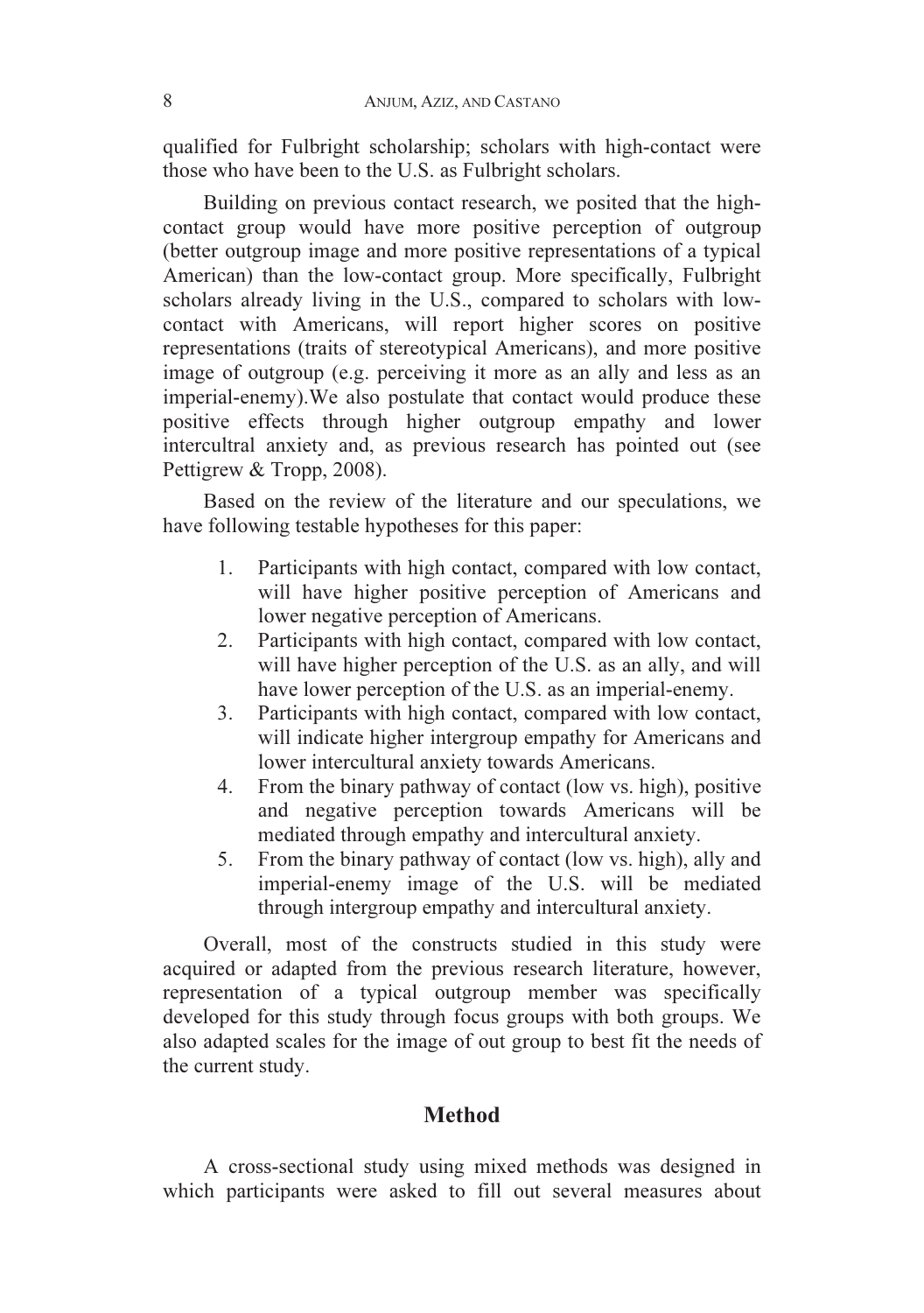representation of the outgroup, image of the U.S. We also measured outgroup empathy and intercultural anxiety in order to explore underlying mechanism through which contact would affect perception of outgroup (Americans) and image of the outgroup (the U.S.) is affected.

### **Participants**

A total of 148 Pakistani scholars (81 men, 67 women; Mean age  $= 23$  years; Range  $= 21-29$ ) were selected for the study; 52 participants had low-contact level with Americans, whereas 96 participants had high-contact level. Following upon previous literature, instead of calling this group as no contact we label it as lowcontact group. In low-contact group, there were scholars from Pakistan, who have qualified for Fulbright program, but had never travelled to the U.S. The high-contact group consisted of the Fulbright Pakistani scholars who had on an average stayed for a year in the U.S.

#### **Instruments**

Perceptions of prototypical Americans. A set of traits was developed through two focus groups with Fulbright scholars. These traits were used to assess representations of a typical outgroup member, typical American. Perceptions of prototypical Americans were measured using ratings of positive and negative traits that were based on focus groups conducted with Fulbright scholars. For this purpose, we included 33 traits such as fair, aggressive, rude, cooperative, moral, wasteful. These traits also include the list of traits used by Gonzalez and Brown (2003). We made the list rather exhaustive through two focus groups before data collection. Likert Scale anchors for these evaluations were from  $1 = least endor$ to  $7 = most endorsement$  of the traits. The positive traits loaded on a single factor with the exception of two traits (spiritual, sociable), which were excluded from the analysis due to lower factor loadings, we conducted a post data focus group in which it was verified that these traits were relatively vague compared to others, therefore, based on extremely low factor structure parameters the traits were excluded. These traits were generated a reliable cumulative score, which was labeled as *Positive Perception* of Americans (16 items:  $M = 3.97$ ;  $SD = 1.30$ ;  $\alpha = .95$ ). Except for one trait (robotic), the negative traits loaded on a single factor generating reliable cumulative scores measuring negative perception of the U.S. (14 items:  $M = 3.77$ ;  $SD = 1.06$ ;  $\alpha = .88$ ). The cumulative score was labeled as *Negative* Perception of Americans.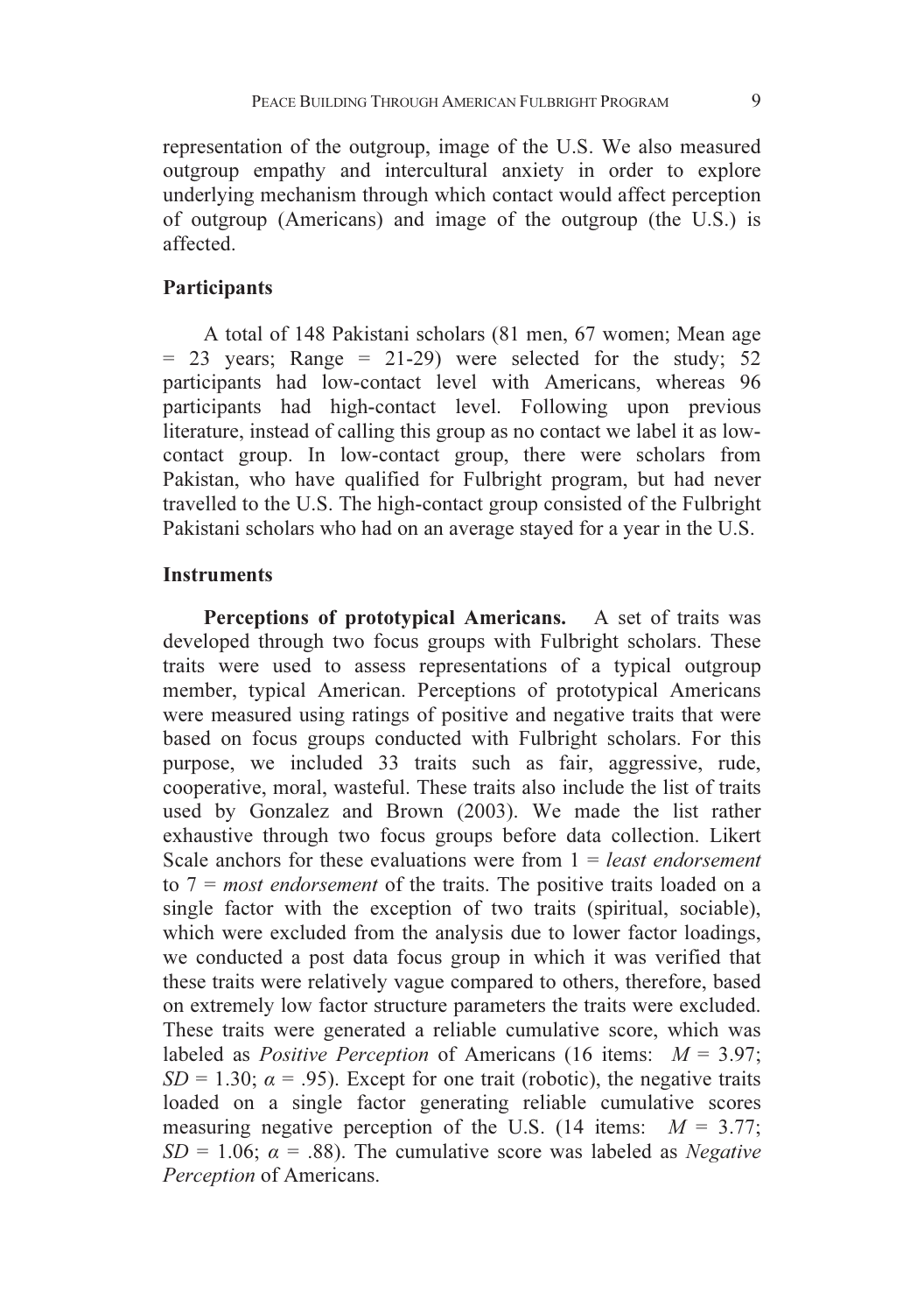Image Scale. Image of the outgroup (ally, enemy, dependent, & imperial) was assessed using adapted version of Image Scale on image theory of international relations (Alexander et al., 2005). Items of three subscales (Ally, Enemy, & Imperialist) were used (example items: 'America values cooperative solutions to problems and tries to avoid conflict' (Ally); 'American objectives are self-centered and harmful to others' (Enemy): 'Americans are arrogant and are convinced they are superior to other nationalities' (Imperialist). Subscale for measuring U.S. as a dependent nation was excluded as U.S. may not be seen as a dependent nation by the participants. Anchors for the statements were Likert scale ratings from  $1 = least$ endorsement to  $7 = most endorsement$  of each item. Higher scores mean higher attitudinal attributions.

The composite scores of ally image were called U.S. ally, items loaded on a single factor ( $\alpha = .83$ ,  $M = 3.34$ ,  $SD = 1.25$ ). Enemy and imperial image items loaded on a single factor and their combined composite score of imperial and enemy image was called U.S. imperial-enemy ( $\alpha$  = .79,  $M$  = 4.05,  $SD$  = .97).

 Outgroup Empathy Scale. Empathy with Americans was measured using Outgroup Empathy Scale (adapted from Davis, 1983 using committee approach). The scale consisted of fourteen items, including items like: "I often have concerned feelings for Americans who are less fortunate than me". Empathy towards the outgroup was measured with Likert scale ratings from  $1 = least$  endorsement to  $7 =$ most endorsement of each statement. All items loaded on a single factor and were averaged into one composite score ( $\alpha$  = .90,  $M$  = 4.21,  $SD = 1.12$ ). High scores indicate more empathy.

 Intercultural Anxiety Scale. Intercultural anxiety was assessed using adapted version of The Intercultural Anxiety Scale (adapted from Stephan & Stephan, 1989 using committee approach). This scale included items such as: "Going to a small party where there will be American people". Each statement was answered with Likert scale ratings from  $1 =$  least endorsement to  $7 =$  most endorsement. Intercultural anxiety (with Americans) was measured with seven items. All loaded on a single factor and averaged into a composite score ( $\alpha$  = .89,  $M$  = 3.86,  $SD$  = 1.41).

# Procedure

All the participants were reached out through the candidate lists and alumni lists of Pakistani Fulbright grantees and those who were just selected for interviews. The sampling procedures were therefore convenience and snowball sampling. Low-contact participants filled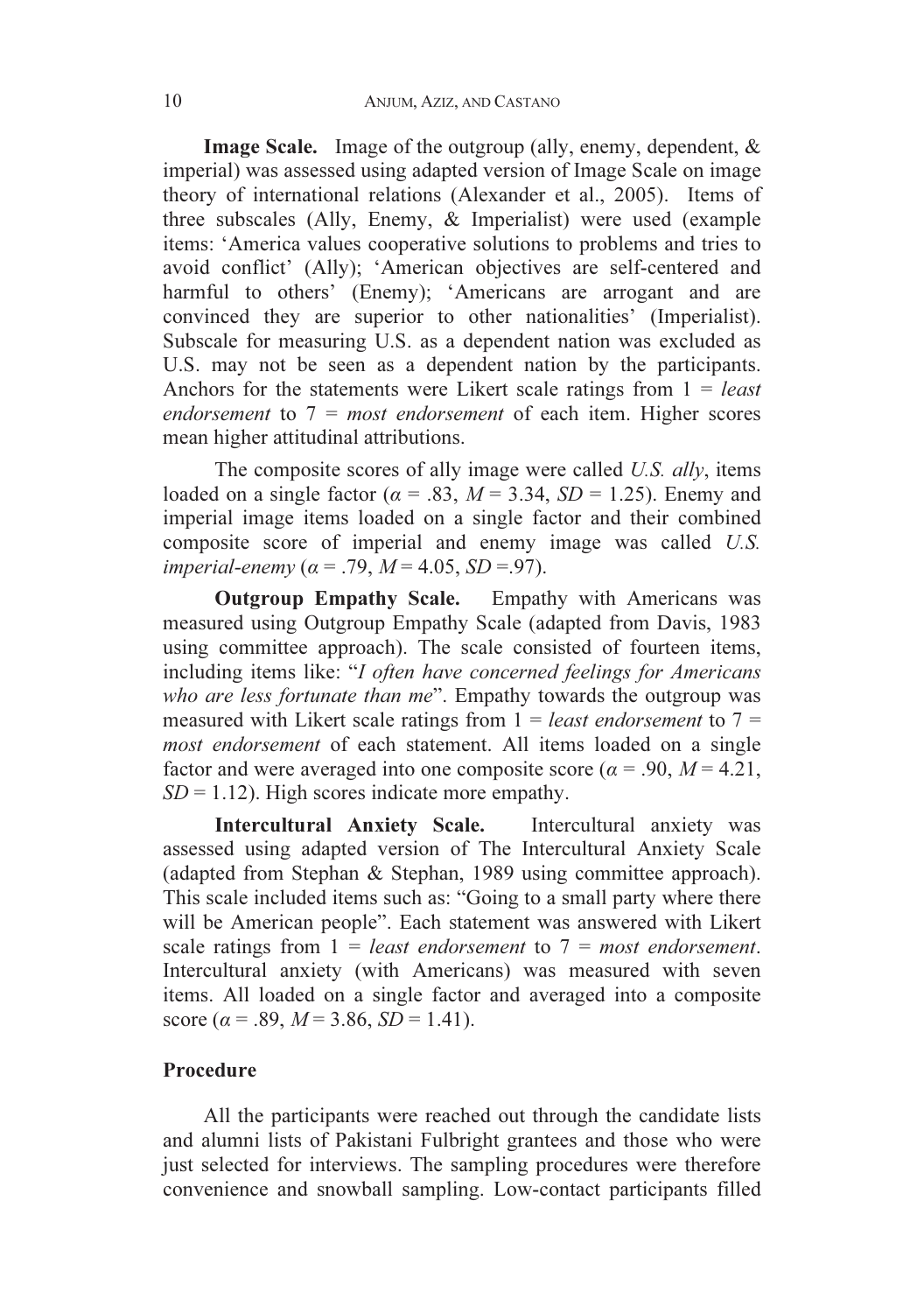out paper questionnaires in various gateway orientation programs in Islamabad-Pakistan and Austin-Texas, where as high-contact participants filled out the online questionnaire via Qualtrics. While this is not an ideal situation, for the medium co-varied with group, it was a constraint that we need to accept due to the inaccessibility of the sample via other means. The chances of obtaining responses by scholars in the high-contact group increased by offering of incentives; for each group there was an incentive to win five lotteries each worth  $$50.$ 

## **Results**

All results were analyzed using SPSS-23 and Process Macro. To begin with, data regarding relationship between participants' contact level was analyzed using t-tests and general linear models to find how level of contact perceptions of Americans.

#### Table 1

Summary of Mean Comparisons for Dependent Variables  $(N = 148)$ 

|                                 | High-          |           | Low-contact      |           |                  |                |         |         |
|---------------------------------|----------------|-----------|------------------|-----------|------------------|----------------|---------|---------|
|                                 | contact        |           | group            |           |                  |                |         |         |
|                                 | group          |           | $(n=52)$         |           |                  |                |         | Cohen's |
|                                 | $(n = 96)$     |           |                  |           |                  | 95% Cl         |         | d       |
| Variables                       | $\overline{M}$ | <b>SD</b> | $\boldsymbol{M}$ | <b>SD</b> | $\boldsymbol{t}$ | Lower Upper    |         |         |
| Positive<br>perception          | 4.52           | .99       | 2.91             | 1.15      | $9.01***$        | .71            | 1.32    | 1.50    |
| Negative<br>perception          | 3.56           | 1.04      | 4.15             | .99       | $3.33^*$         | $-.85$         | $-0.17$ | 0.57    |
| U.S. ally                       | 3.67           | 1.17      | 2.89             | 1.12      | $3.59$ **        | $-1.08$        | $-0.51$ | 0.68    |
| U.S.<br>imperial-<br>enemy      | 3.74           | 1.02      | 4.54             | .65       | $4.99***$        | .34            | 1.21    | 0.93    |
| Intergroup<br>empathy           | 4.70           | .85       | 3.43             | 1.08      | $7.59^{**}$      | .91            | 1.62    | 1.30    |
| Intercultural $3.55$<br>anxiety |                | 1.37      | 4.35             | 1.34      |                  | $3.32^* -1.27$ | $-.032$ | .59     |
| ¥<br>$m^*$ $\sim 00$<br>n < 01  |                |           |                  |           |                  |                |         |         |

 $p < 0.01$ .  $p < 0.00$ .

 A t-test for the level of contact (high vs. low) showed a significant difference in perception of prototypical Americans. High-contact group perceived a typical American more positively than participants in low-contact group which suggests empathy for outgroup increases with higher contact. Another t-test for the level of contact (high vs. low) showed a significant mean difference in the negative perception of Americans. High-contact group perceived a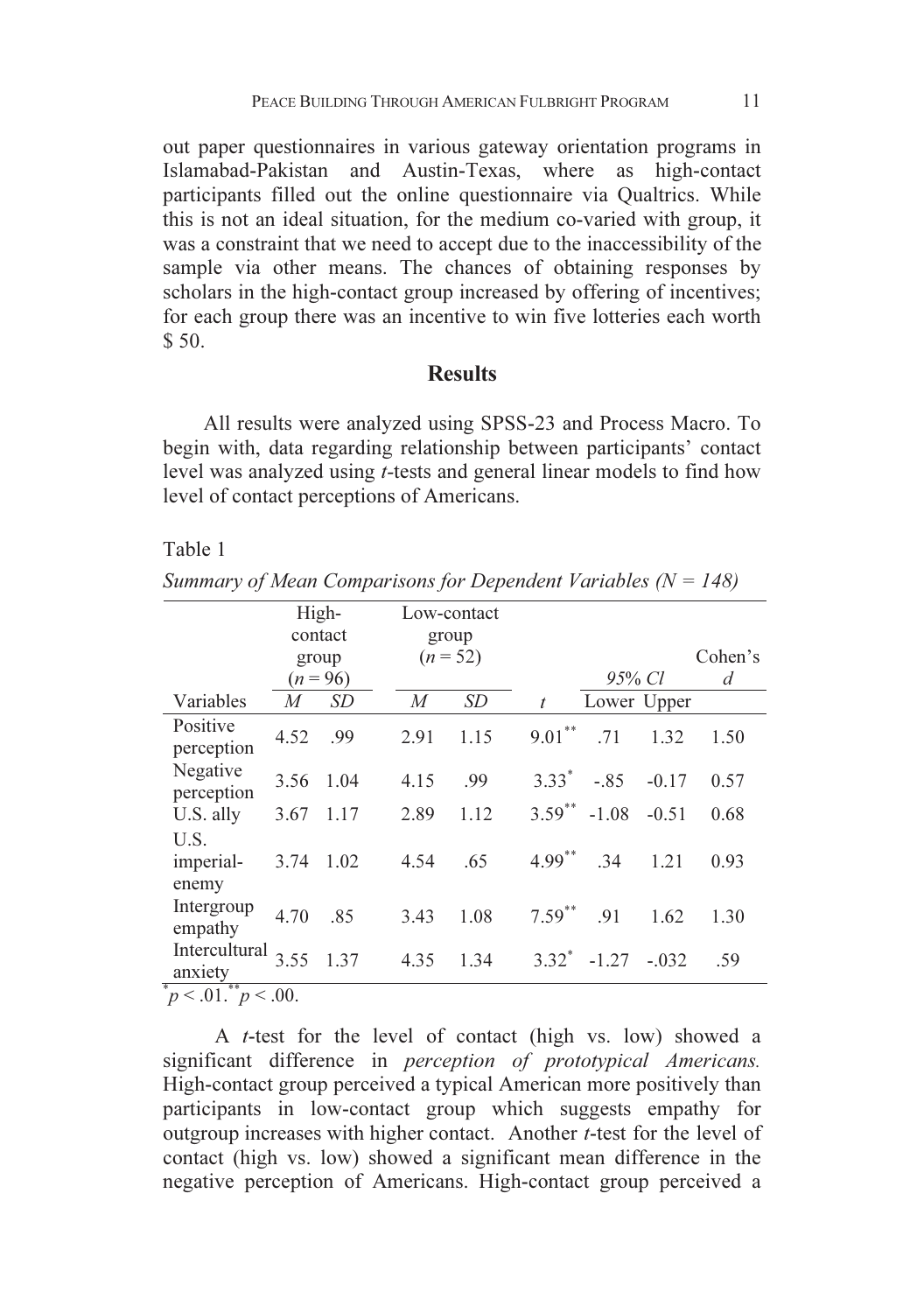typical American less negatively than participants in low-contact group indicating that having high-contact with Americans reduces intercultural anxiety.

 Regarding outgroup image, results showed a significant difference in means of perceiving the U.S. as an ally of Pakistan. High-contact group perceived the U.S. more as an ally than participants in the low-contact group which suggests perception of the U.S. as an ally country with higher contact. The *t*-test for the level of contact showed a significant difference in means of perceiving the U.S. as an imperial enemy as well. High-contact group perceived the U.S. less as an imperial-enemy than participants in the low-contact group which suggests that perception of the U.S. as an imperial enemy country is lowered with higher contact.

For *intergroup empathy*, *t*-test for the level of contact showed a significant difference in means of empathy for Americans. Highcontact group more empathy towards Americans than the participants in the low-contact group which suggests that intergroup empathy increases with higher contact. Another  $t$ -test for the level of contact showed a significant difference in means of anxiety with Americans. High-contact group expressed lower anxiety towards Americans than the participants in the low-contact group which suggests that intercultural anxiety lowers with higher contact.

Table 2

Scale Reliability Coefficients and Correlations Among Variables  $(N=148)$ 

| Variables                | $\alpha$ |                      |                      |                      |                      |  |
|--------------------------|----------|----------------------|----------------------|----------------------|----------------------|--|
| 1. Positive perception   | .95      |                      |                      |                      |                      |  |
| 2. Negative perception   |          | $-.66$ <sup>*</sup>  |                      |                      |                      |  |
| 3. U.S. ally             |          |                      | $-.52$ <sup>**</sup> |                      |                      |  |
| 4. U.S. imperial-enemy   | -79      | $-.58$ <sup>**</sup> | $.66***$             | $-.32$ <sup>**</sup> |                      |  |
| 5. Intergroup empathy    | .90      | $.78***$             | $-.64***$            |                      | $-.58$ <sup>**</sup> |  |
| 6. Intercultural anxiety | 89       | $-.58$ <sup>**</sup> | $50^{**}$            | $-***$               |                      |  |
|                          |          |                      |                      |                      |                      |  |

 $p^* > .00$ .

Table 2 shows a negative correlation between both subscales of perception of prototypical Americans. Positive perception is positively related with Ally image and intergroup empathy while it is negatively related with Imperial-enemy image and intercultural anxiety. Results also show that with increase in intergroup empathy, intercultural anxiety lowers down and Ally image is positively related with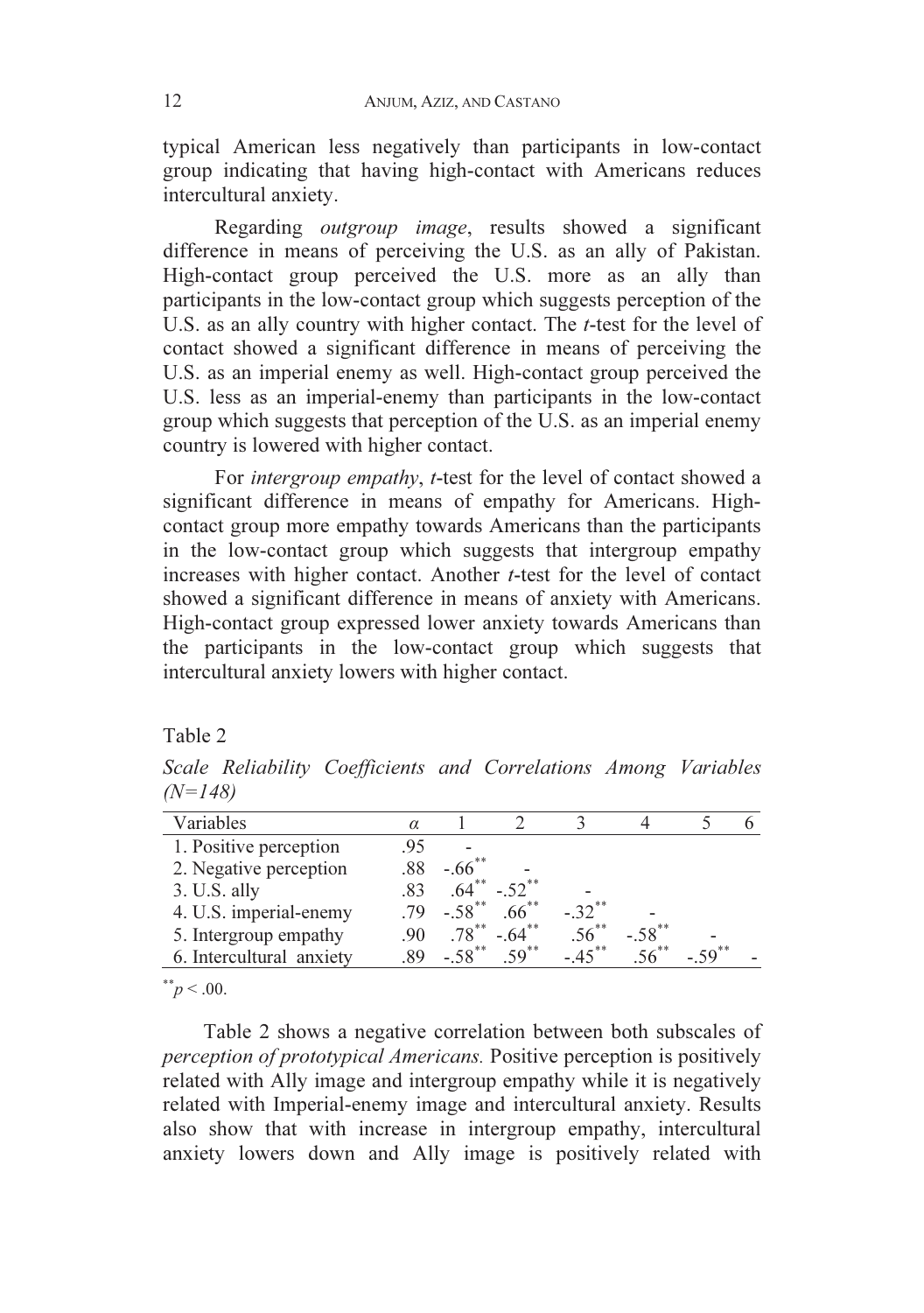increased intergroup empathy and negatively related with intercultural anxiety.

As hypothesized, this study tested two testable multiple mediation models. In both models, the level of contact (low vs. high) was the predictor variable, and intergroup empathy and anxiety were the mediating variables; only outcome variables differed in four models. These models were tested using multiple mediation bootstrapping analyses, with 5000 re-samplings (Hayes, 2013).



Figure 1. Model showing contact contrast effects on the positive perception of Americans

In model 1 (see Figure 1), a multiple mediation bootstrap analysis demonstrated that overall mediation of the relationship between the contrast and positive perception was changed significantly from .79 to .32 (non-significant). It was found that both intergroup empathy  $(\beta = .55, p < .001)$  and intercultural anxiety  $(\beta = .27, p < .01)$  were significantly predicted by the contrast (low-vs. high-contact), also both intergroup empathy ( $\beta$  = .56,  $p$  < .001) and intercultural anxiety  $(\beta = -19, p < .001)$  were significant predictors of positive perception of Americans. Overall, direct effect ( $\beta$  = .79,  $p$  < .001) was significant, and the mediation effect compared to the direct effect was week. The total indirect effect was significant  $(c = .33, CI$  [.22, .42]). The specific indirect effect path from the contrast through empathy  $(a^*b =$ .27, CI [.18, .38]) was significant, whereas that of intercultural anxiety was non-significant ( $a^{\dagger}b = .05$ , CI [.01, .11]). Thus, only the mediator of intergroup empathy, to a greater level accounted for the relationship between these variables. In simple words, the relationship between high-contact and low-contact is what determines if there will be empathy development and anxiety reduction, only once there is a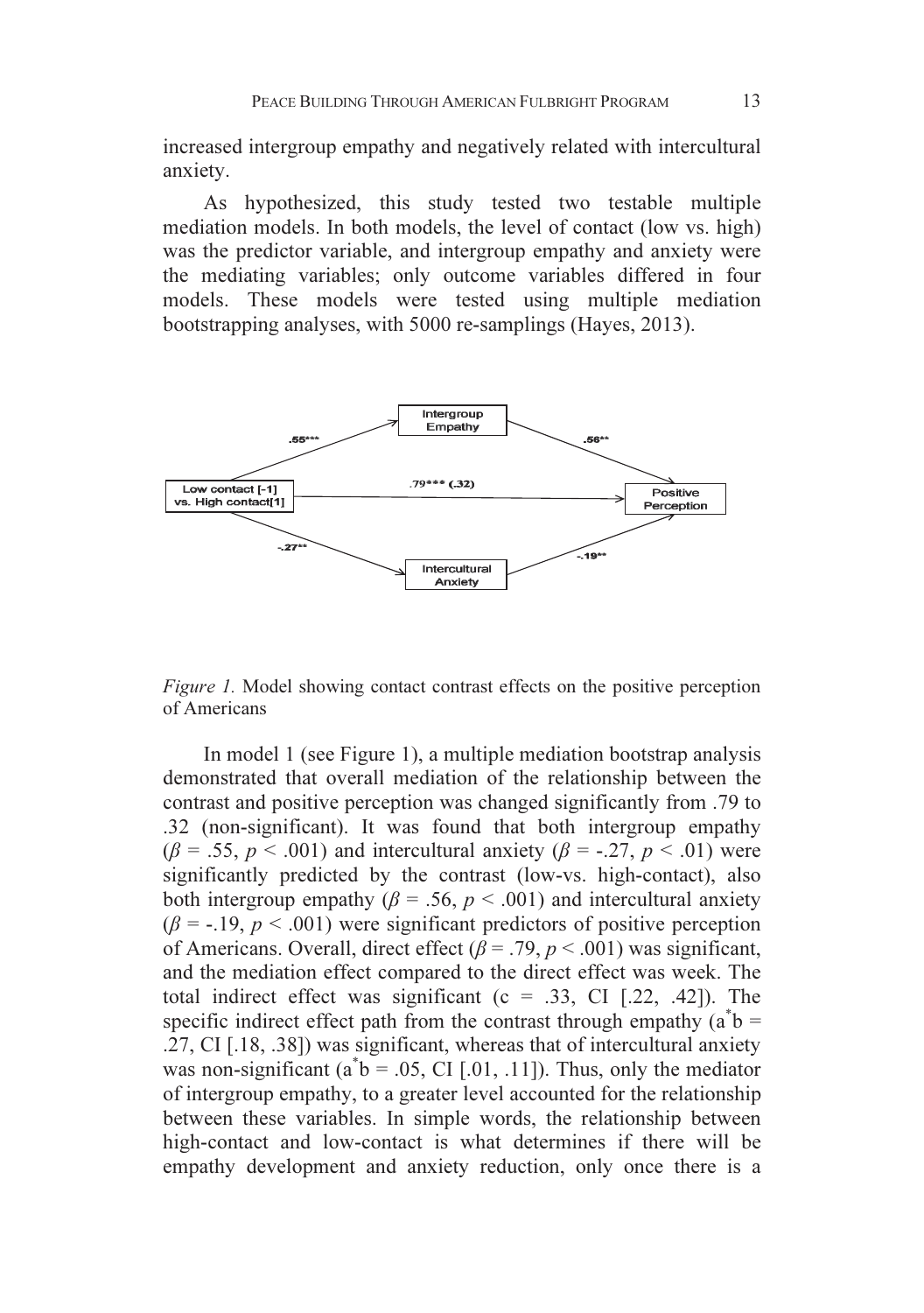possibility of empathy development and anxiety reduction then it is possible to have positive perceptions about Americans.



Figure 2. Model showing contact contrast effects on the negative perception of Americans.

In model 2, (see Figure 2), another multiple mediation bootstrap analysis demonstrated that overall mediation of the relationship between the contrast and negative perception of Americans was significant. It was found that both intergroup empathy ( $\beta = .55$ ,  $p$  < .001) and intercultural anxiety ( $\beta$  = -.27,  $p$  < .01) were significantly predicted by the contrast; also both intergroup empathy ( $\beta$  = -.48,  $p$  < .001) and intercultural anxiety ( $\beta$  = .24,  $p$  < .001) were significant predictors of the negative perception of Americans. Overall, direct effect ( $\beta$  = .20,  $p = .23$ ) was nonsignificant, but the total indirect effect was significant (c = -.37, CI [-.50, -.23]). The specific indirect effect path from the contrast through empathy  $(a * b = -.28, CI [-.42, -.17])$ was significant, and that of intercultural anxiety was non-significant  $(a * b = -.09, CI [-17, -.03])$ . In other words, the relationship between the high-contact compared to low-contact is what derives empathy development and anxiety reduction, only once there is a possibility of empathy development and anxiety reduction then it is possible to have reduced negative perceptions about Americans. Thus, as it could be seen in Figure 2, the mediator of intergroup empathy to a greater level was accounted for the relationship between these variables.

In model 3, also shown in Figure 3, another multiple mediation bootstrap analysis demonstrated that overall mediation of the relationship between the contrast of high and low-contact and perception of the U.S. as an ally was significant. It was found that both intergroup empathy ( $\beta = .57$ ,  $p < .001$ ) and intercultural anxiety  $(\beta = -0.26, p < 0.01)$  were significantly predicted by the contrast. Also,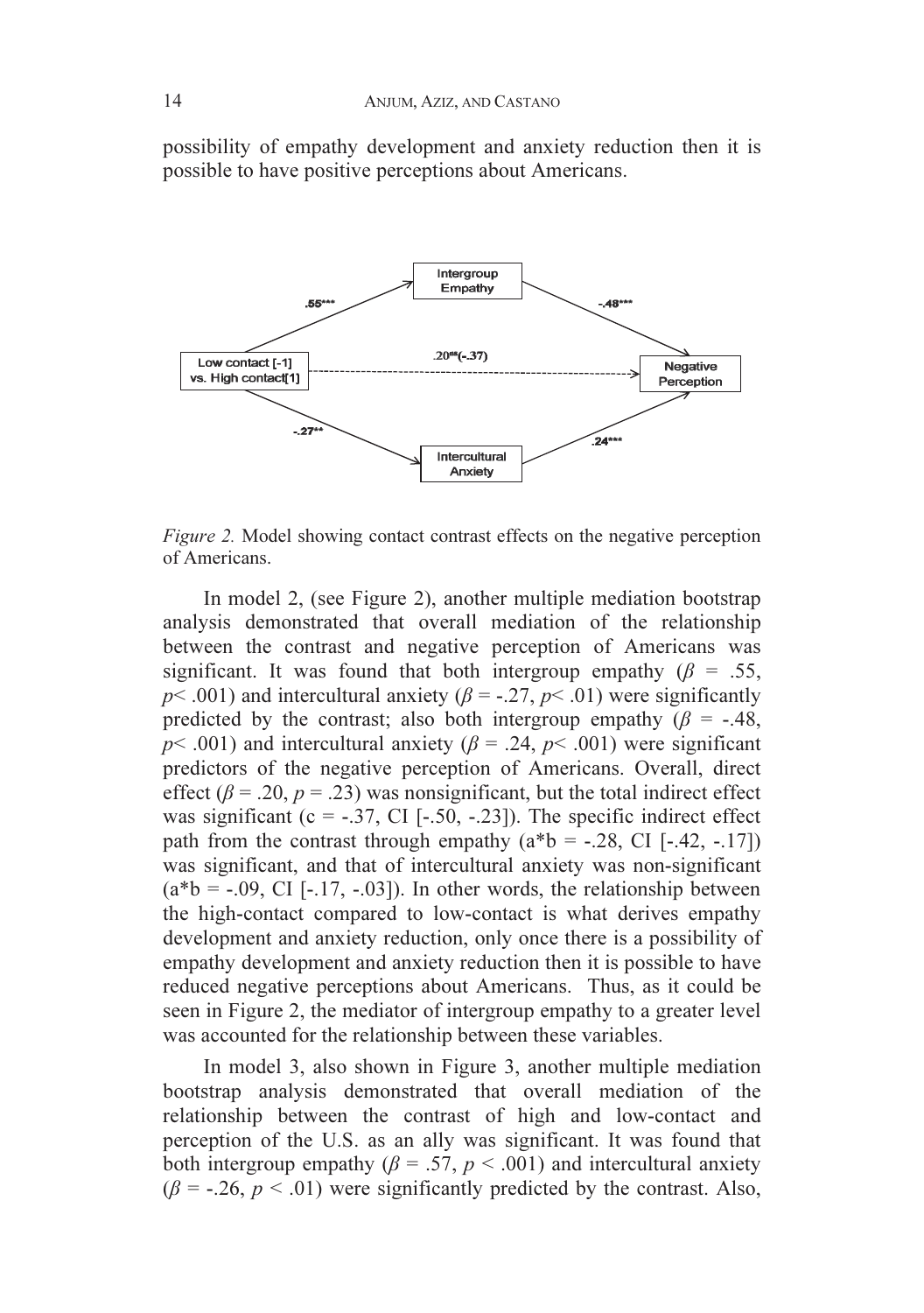both intergroup empathy ( $\beta$  = .51,  $p$  < .001) and intercultural anxiety  $(\beta = -17, p < .05)$  were significant predictors of the perception of the U.S. as an ally nation.



Figure 3.Model showing contact contrast effects on the U.S. ally perception.

Overall, direct effect ( $\beta$  = .006,  $p$  = .97) was non-significant, but the total indirect effect was significant ( $c = .31$ , CI [.20, .46]). The specific indirect effect path from the contrast through empathy  $(a^*b =$ .26, CI [.13, .44]) was significant, and intercultural anxiety was nonsignificant  $(a^{\dagger}b = .05, \space \text{CI}$  [-.002, .12]). Like previous models, the relationship between the high-contact is what derives empathy development and anxiety reduction, only once there is a possibility of empathy development and anxiety reduction then it is possible to perceive Americans as an ally nation.

In model 4 (see Figure 4 below), the multiple mediation bootstrap analysis demonstrated that overall mediation of the relationship between the contrast and perception of the U.S. as an imperial-enemy was significant. It was found that both intergroup empathy ( $\beta$  = .54,  $p \leq .001$ ) and intercultural anxiety ( $\beta = -.27, p \leq .01$ ) were significantly predicted by the contrast. Also both intergroup empathy ( $\beta$  = -.26,  $p < .01$ ) and intercultural anxiety ( $\beta$  = .24,  $p < .01$ ) were significant predictors of the imperial-enemy image of the U.S.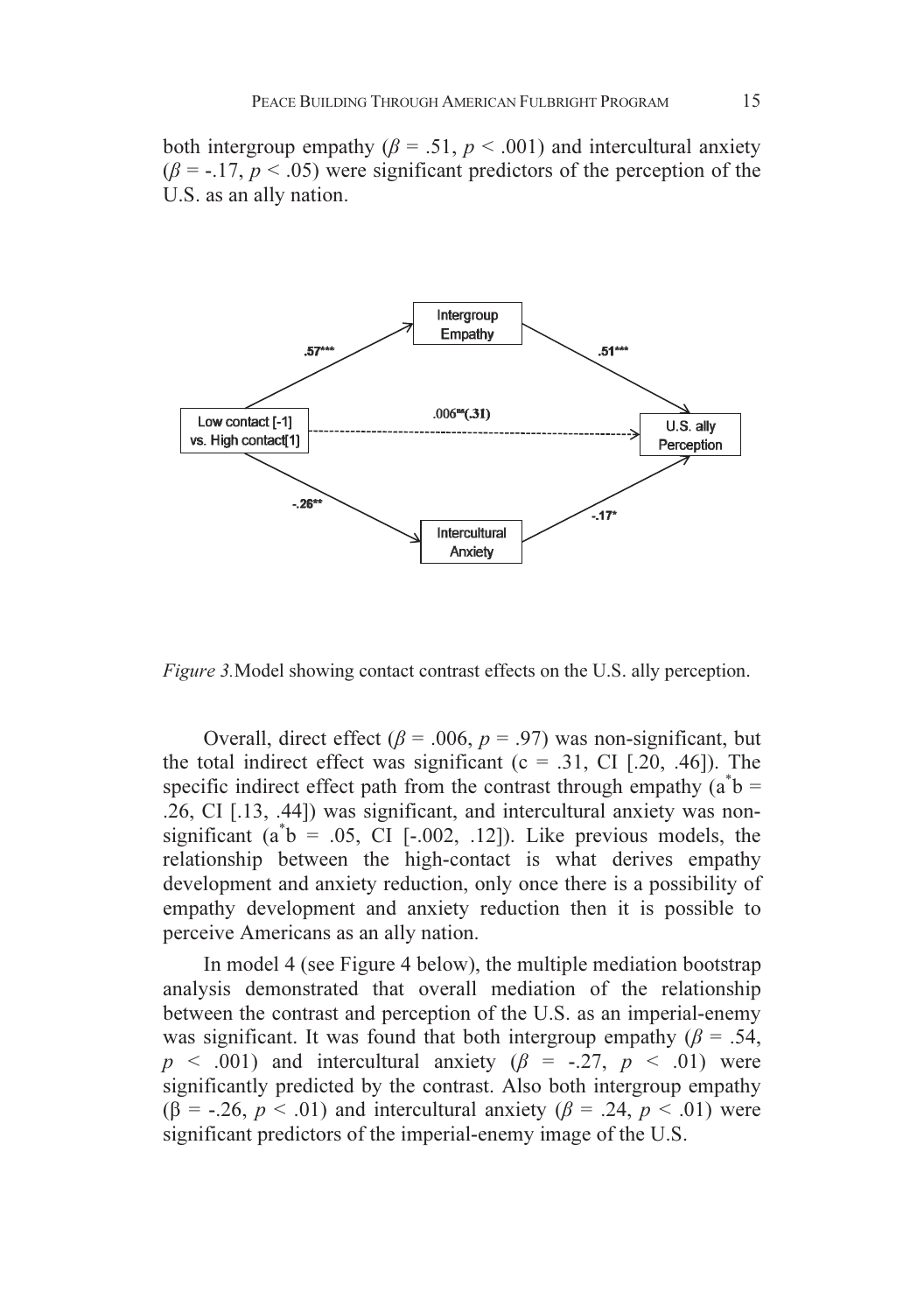

Figure 4. Model showing contact contrast effects on the U.S. imperial enemy perception.

Overall, direct effect ( $\beta$  = -.28,  $p$  = .08) was only marginally significant, but the total indirect effect was significant  $(c = -.51, CI$ [-.82, -.31]). The specific indirect effect paths from the contrast through empathy  $(a * b = -.33, CI [-.60, -.13])$  and intercultural anxiety were significant  $(a * b = -.18, CI [-.37, -.03])$ . Like previous models, the relationship between the high-contact is what derives empathy development and anxiety reduction, only once there is a possibility of empathy development and anxiety reduction then it is possible to perceive Americans as lesser imperial-enemy nation. As shown in Model 4, the mediators of intergroup empathy and intercultural anxiety accounted for the partial mediation relationship between these variables.

# **Discussion**

Our assumption that contact provided via Fulbright program's policy effects positively the perception of Pakistani Fulbright grantees. We were able to directly investigate that having high-contact with Americans was a key antecedent of positive outcomes. We found that high-contact group reported more positive perception of and lower negative perception of Americans. As postulated, with higher contact the participants showed a lower endorsement of negative traits of Americans and they perceived a typical American more positively than participants in low-contact group. These findings are in line with previous research on contact theory where studies have shown that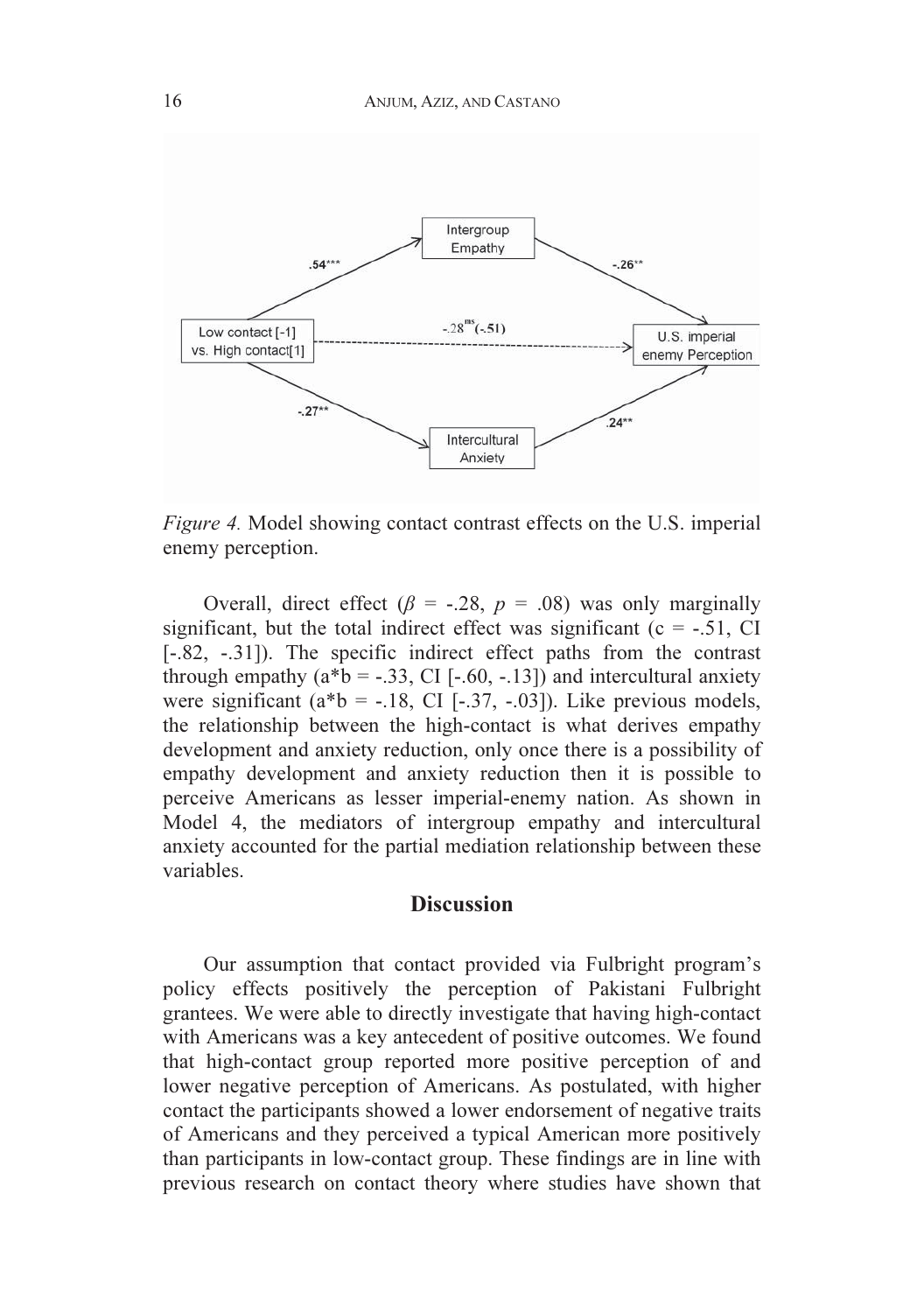intergroup contact can promote the expansion of one's sense of self to include the outgroup (Aron & Mclaughlin-Volpe, 2001).

Findings about image of the outgroup were in the expected direction. With higher contact participants perceived the U.S. more as an ally and lower as an imperial-enemy. We think that due to higher contact participants not only change their stereotypes and prejudices about individuals, but also they perceive the country as a more positive and less negative entity. It is intriguing to note that while Pakistan and the U.S. are strategic allies, at the diplomatic level, Pakistanis who have never travelled to the U.S. are significantly low on perceiving U.S. as an ally; rather they perceive the U.S. more as an imperialist-enemy. Our findings support that increased contact helped Pakistani Fulbright scholars in developing more positive image of the U.S.

Results regarding the effects of contact on outgroup empathy and intercultural anxieties are consistent with previous research (see Binder et al., 2009; Brown & Hewstone, 2005; Pettigrew & Tropp, 2008). Higher intergroup empathy in high-contact group could be explained with expansion of one's sense of self to include the outgroup (Aron & Mclaughlin-Volpe, 2001), which would help in developing more empathic concern and perspective taking toward Americans. Even though there is always much negativity and ambiguity on media about the relationship between the two countries, it is particularly noteworthy that there is more empathy with higher contact of Pakistani scholars in the U.S.

Research on intercultural anxiety suggests that prejudice towards the outgroup is predicted by a lack of knowledge about the outgroup and by past negative contact (e.g., Stephan et al., 2002; Stephan & Stephan, 1989). This study shows that contact reduces intercultural anxiety. It seems that by exposing even politically volatile groups to one another via a well-regulated program such Fulbright, intergroup intercultural anxiety will be reduced. This reduction in anxiety may facilitate prejudice reduction and fostering positive relations.

Our findings related to the path models showed that the mediation through intergroup empathy is always significant in all models. The relationship was such that in the case of positive perception of Americans and ally image of the U.S., empathy was positively mediated the paths from contact to positive outcomes. In the case of negative perception of Americans and image of the U.S. as an imperial, enemy was negatively mediated by intergroup empathy. Furthermore, the relationship of intercultural anxiety and was such that in the case of positive and negative perception of Americans and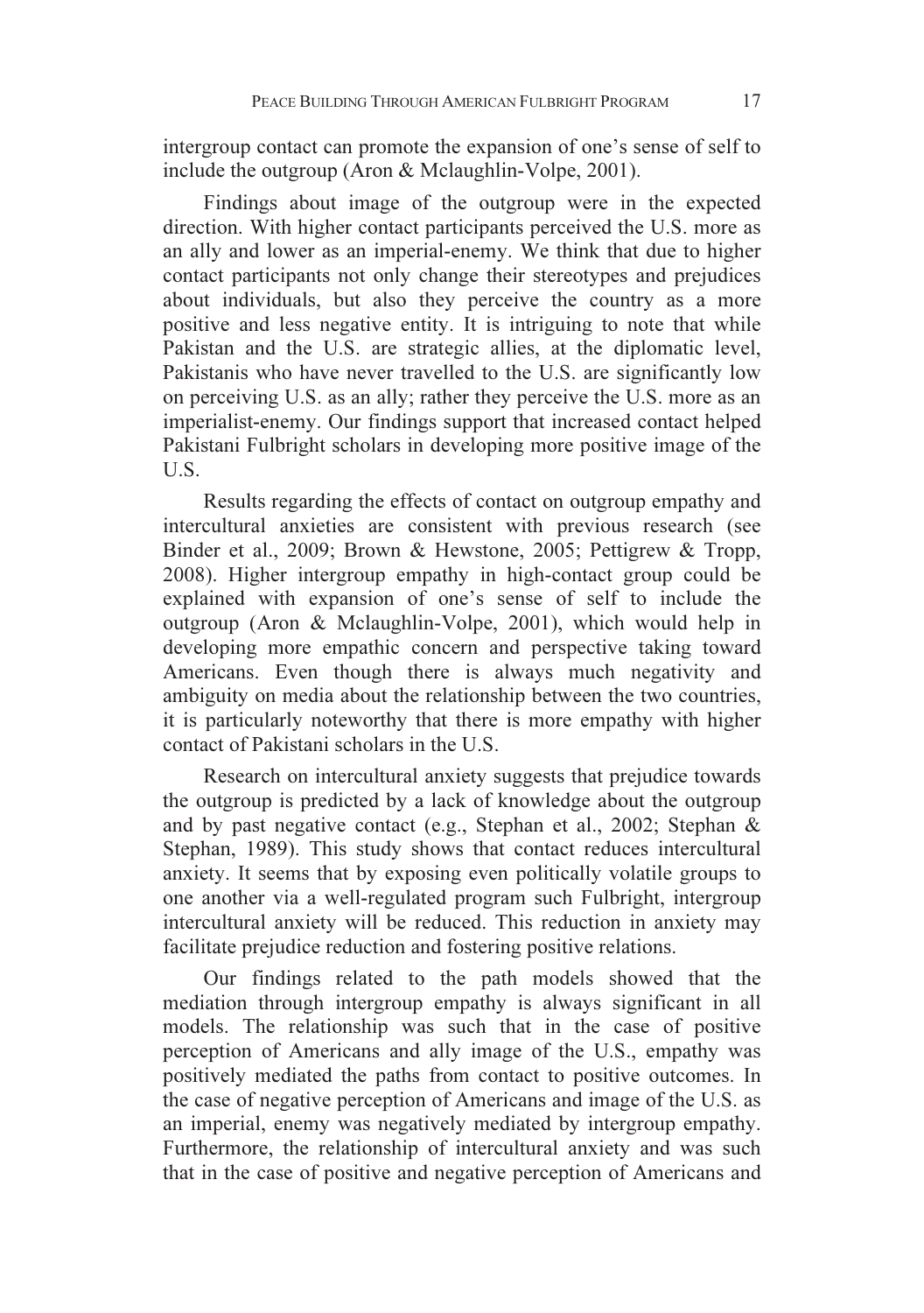perception of the U.S. as an ally, intercultural anxiety was not a significant mediator, but in the case of image of the U.S. as an imperial enemy it was a significant mediator. These findings add to the existing literature that in addition to mediating the positive perception of the member of the outgroup, empathy also effects the image of the outgroup as an entity, for instance as an ally or an imperial-enemy.

Although recent research has shown that Pakistani youth has negative perceptions about the U.S. (Anjum, Castano, & Aziz, 2016), current study has demonstrated that inter-group contact built via policy oriented programs such as Fulbright exchange program, even between groups with complex history since 9/11, can be beneficial in promoting positive inter-group attitudes. As seen in the mediation models conducted in this study, when people make direct contact the youth with negative perception can experience intercultural anxiety and increased empathy. This study is novel in its investigation of inter-group contact between the United States and Pakistan and thus may help in propagating how to increase positive attitudes and reduce prejudice. Future studies should extend such exploratory work to other groups that have an enduring history of ambivalent relationship. Perhaps promotion of contact via exchange programs will allow us to cultivate a better understanding. This may help in fostering positive perspectives towards members outside our countries and continents.

Our results indicate that Fulbright program successfully enhances the positive perception about the U.S. among its grantees, even from the countries with volatile diplomatic relations, such as Pakistan. Given that the U.S. invests biggest amounts of educational development funds towards Fulbright and on the contrary ever escalating charged political sphere between the U.S. and Pakistan, this research is timely and meaningful. It is especially significant that high contact could so markedly improve attitudes of Pakistanis towards Americans and the U.S. as a country despite the diplomatic turmoil of official diplomatic relationship between the two nations. Last year, the United States spent just over 250 million dollars funding Fulbright programs all over the world with the intention of improving and humanizing international relations (Fulbright Scholar Program, 2018).

Findings of this study are the first to attest to the efficacy of the Pakistani Fulbright program, and they do so in the context of relationship between Pakistan and the U.S. More importantly, this study suggests that contact between ordinary representatives of culturally different groups can foster empathy and favorable views, whereas billions of dollars of aid and official military cooperation may not. A notable strength of this study is that the participants in this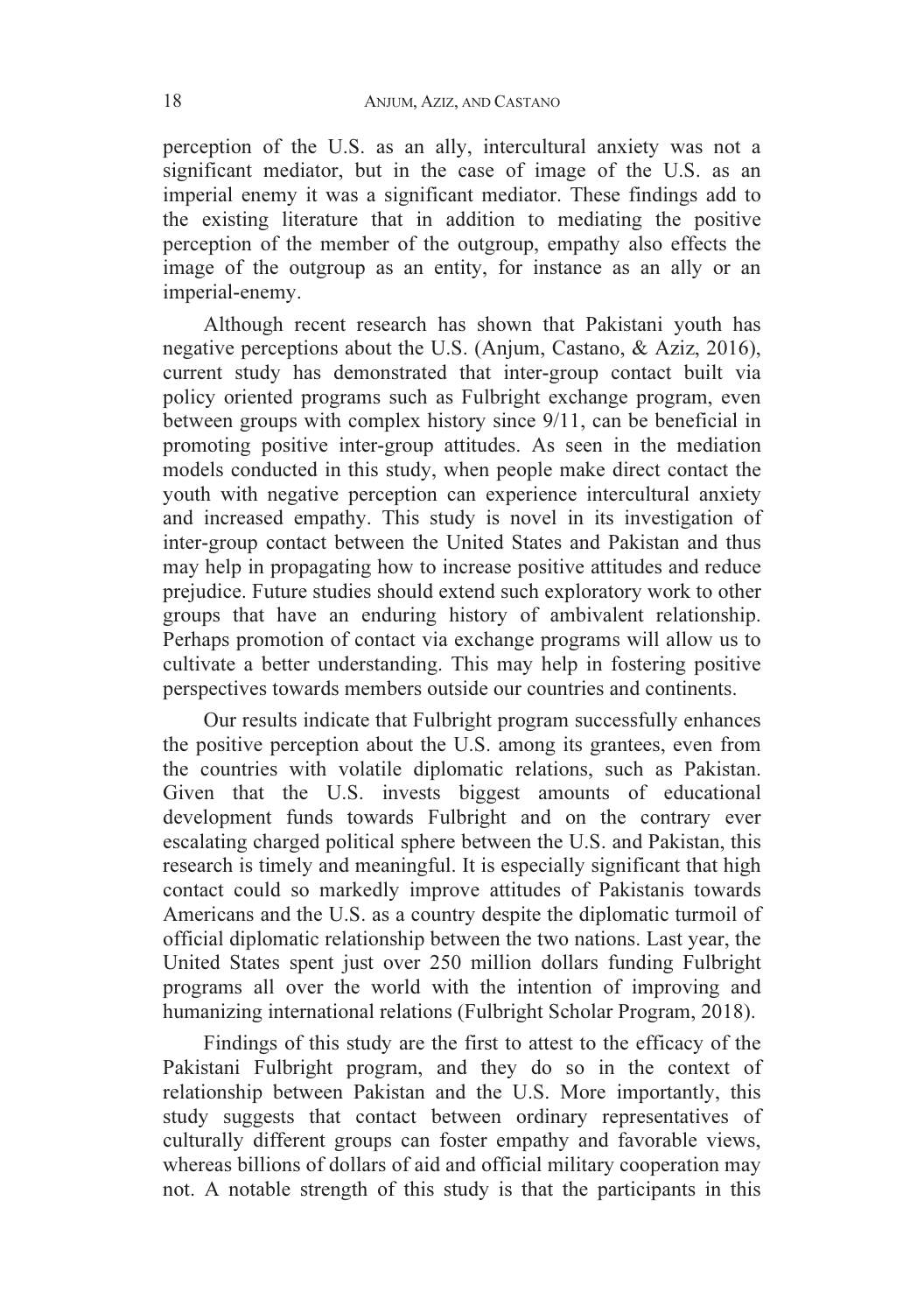study represent a minority group, whereas most of the contact research studies incorporate participants from the majority groups (Binder et al., 2009). Also all intergroup comparisons and samples used for majority and minority relationships in intergroup contact research, to best of our knowledge, are Western. Another contribution of this study is that the sample by default gives a good comparison level. For example, the group of Pakistani scholars who aspire to go to the U.S., the other group that is in the U.S. and majority of which is actually comparable to those in the first group, as they came from the same institute in Pakistan. This provides reasonably comparable groups with different level of direct contact with Americans.

#### Limitations and Suggestions

A few potential weaknesses of this study include the selection bias, partially unique (prestigious) experience of Fulbright fellows, and the stable context in which this study was conducted. Regarding selection bias, we did not randomly select the participants not it was possible to balance the demographic characteristics of the participants in the two groups. Secondly, the effect of the contact may have been driven by the mere fact that Fulbright fellowship is prestigious and it covers many costs in addition to just reducing tuition fee. Probably future research can compare Fulbright and non-Fulbright fellows with high-contact with Americans to fill this gap in current study. Additionally, being on this fellowship gives bright prospects upon returning back to Pakistan, the possibility of being hopeful might have been the driving force in addition to intergroup empathy or anxiety.

Finally, as psychologists we cannot ignore the role of context, which is possibly one of the biggest limitation of this study. This study was done using a cross-sectional design at a time which was a peaceful and immigration friendly era for Pakistani Fulbright scholar (President Barrack Obama's). It would be interesting to replicate this study in the current (President Donald Trump) administration's era. Recently, there have been some worrisome remarks by Fulbright authorities regarding the continuation and VISA policies for Fulbright fellows from various countries including Pakistan (Voice of America, 2017).

# Conclusion

We conclude our paper with words of Senator J. William Fulbright who once said: "Education is a slow-moving but powerful force. It may not be fast enough or strong enough to save us from catastrophe, but it is the strongest force available." Based on findings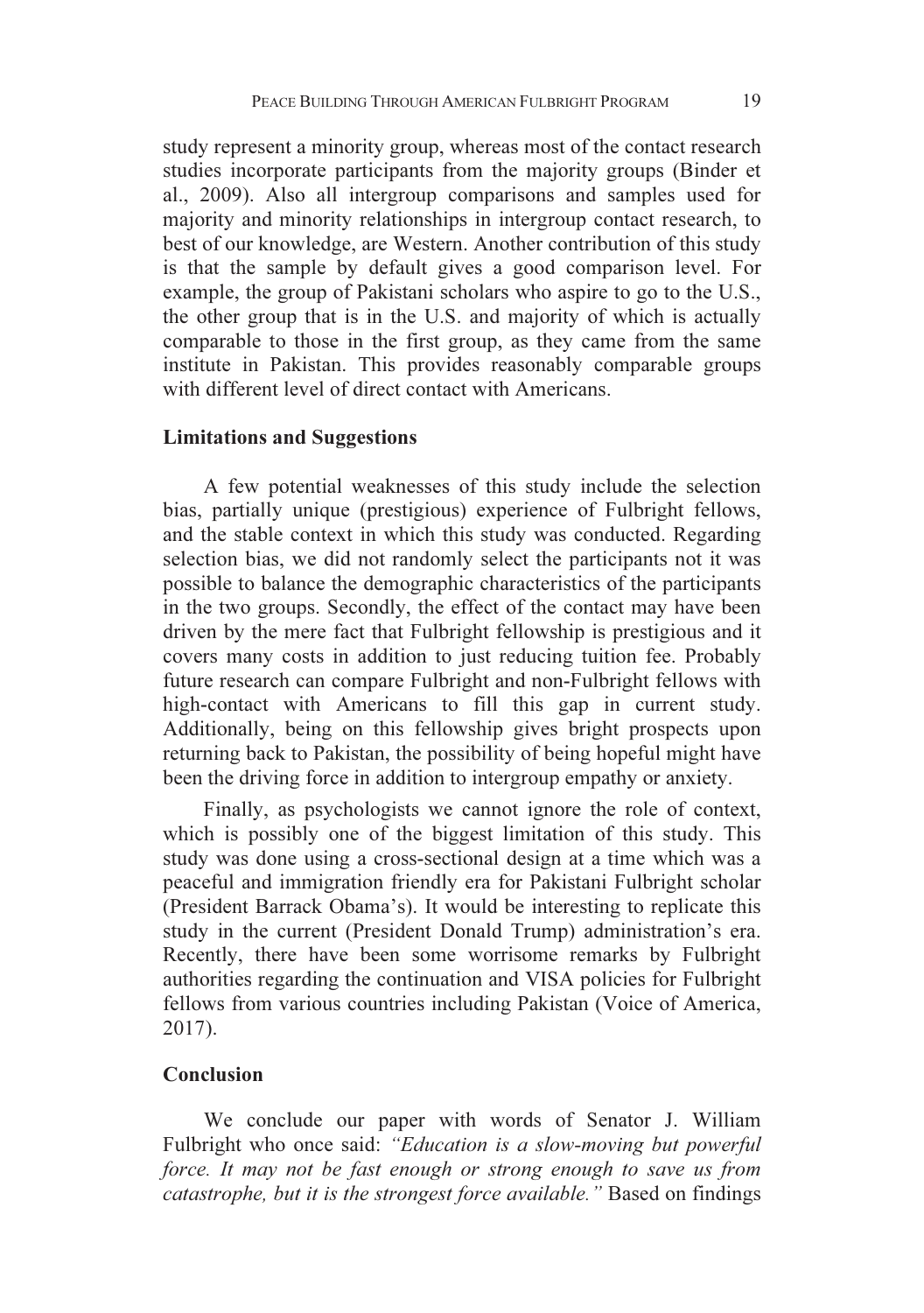of our study we suggest that it is highly meaningful to run cultural exchange programs based on education such as Fulbright program. Investment in such programs have the potential to bring more sustainable positive changes and benefits for both groups involved in exchange program. We suggest that such educational-cultural exchange programs have wider implications. They would help in developing positive perceptions, emotional ties and better diplomatic relations among nations and open doors for peaceful world for times to come.

# References

- Alexander, M. G., Brewer, M. B., & Livingston, R. W. (2005). Putting stereotype content in context: Image theory and interethnic stereotypes. Personality & Social Psychology Bulletin, 31, 781-794.
- Allport, G. W. (1954). The nature of prejudice. Cambridge, MA: Addison-Wesley.
- Anjum, G., Castano, E., & Aziz, M. (2016). Reparations to the Victims of US Drone Strikes: Youth Perspective from Pakistan. In S. S. Aneel, U. T. Haroon, & I. Niazi (Eds.), Securing peace and prosperity (pp.345-249). Lahore, Pakistan: Sang-e-Meel Publications.
- Aron, A., & McLaughlin-Volpe, T. (2001). Including others in the self: Extensions to own and partner's group memberships. In M. Brewer & C. Sedikides (Eds.), Individual self, relational self, and collective self: Partners, opponents, or strangers (pp. 89-108).Mahwah, NJ: Erlbaum.
- Batson, C. D., Polycarpou, P., Harmon-Jones, E., Imhoff, H. J., Mitchener, E. C., Imhoff, H. J., Bednar, L. L., et al. (1997). Empathy and attitudes: Can feelings for a member of a stigmatized group improve feelings toward the group? Journal of Personality and Social Psychology, 72, 105-118.
- Bilali, R. (2010). Assessing the internal validity of image theory in the context of Turkey-U.S. relations. Political Psychology, 31, 275-304.
- Binder, J., Zagefka, H., Brown, R., Funke, F., Kessler, T., & Mummendey, A. (2009). Does contact reduce prejudice or does prejudice reduce contact? A longitudinal test of contact hypothesis among majority and minority groups in three European countries. Journal of Personality & Social Psychology, 96, 843-856.
- Brambilla, M., Hewstone, M., & Colucci, F. P. (2013). Enhancing moral virtues: Increased perceived outgroup morality as a mediator of intergroup contact effects. Group Processes & Intergroup Relations, 16, 648-657.
- Brown, R., & Hewstone, M. (2005). An integrative theory of intergroup contact. Advances in Experimental Social Psychology, 37, 255-343.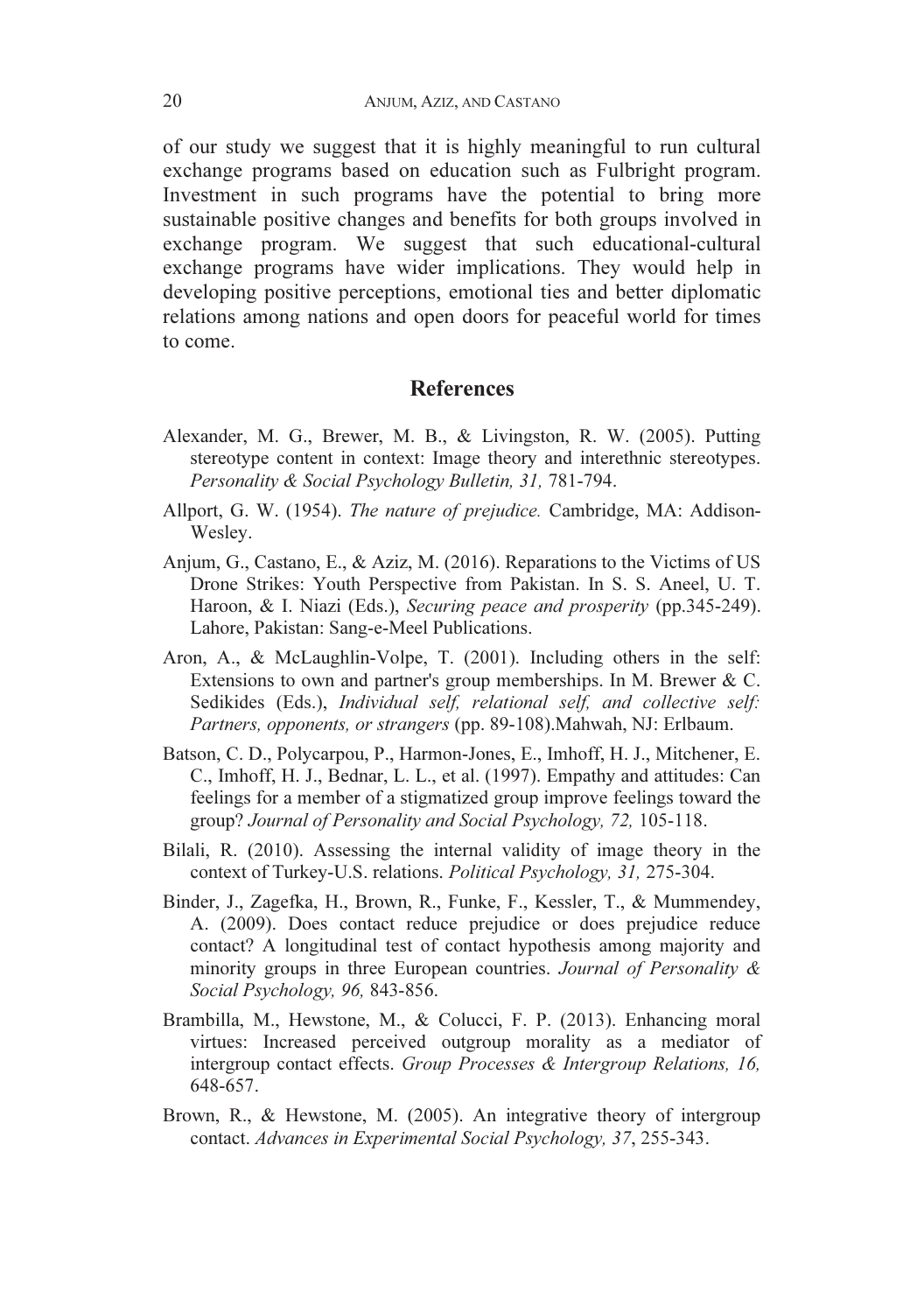- Brown, R., Vivian, J., & Hewstone, M. (1999). Changing attitudes through intergroup contact: The effects of group membership salience. European Journal of Social Psychology, 29, 741-764.
- Butz, D. A., & Plant, E. (2011). Approaching versus avoiding intergroup contact: The role of expectancies and motivation. In L. R. Tropp & R. K. Mallett (Eds.), Moving beyond prejudice reduction: Pathways to positive intergroup relations (pp. 81-98). Washington, DC: American Psychological Association.
- Davis, M. H. (1983). Measuring individual differences in empathy: evidence for a multidimensional approach. Journal of Personality and Social Psychology, 44, 113-126.
- Deutsch, M., & Collins, M. (1951). Interracial housing: A psychological evaluation of a social experiment. Minneapolis: University of Minnesota Press.
- Dixon, J., Durrheim, K., & Tredoux, C. (2005). Beyond the optimal contact strategy: A reality check for the contact hypothesis. American Psychologist, 60, 697-711.
- Dixon, J., Tropp, L. R., Durrheim, K., & Tredoux, C. G. (2010) "Let them eat harmony": Prejudice reduction and the political attitudes of historically disadvantaged groups. Current Directions in Psychological Science, 19, 76-80.
- Fulbright Scholar Program. (2018). A program of the United States Department of the State Bureau of Educational and Cultural Affairs. (2018, February 16). Retrieved from http://www.cies.org/Fulbright/
- Gonzalez, R., & Brown, R. (2003). Generalization of positive attitude as a function of subgroup and super ordinate identifications in intergroup contact. European Journal of Social Psychology, 33, 195-214.
- Greenland, K., & Brown, R. (1999). Categorization and intergroup anxiety in contact between British and Japanese nationals. European Journal of Social Psychology, 29,503-522.
- Gudykunst, W. B., & Shapiro, R. (1996). Communication in everyday interpersonal and intergroup encounters. International Journal of Intercultural Relations, 20, 19-45.
- Hayes, A. (2013). Introduction to mediation, moderation, and conditional process analysis: A regression based approach. New York, NY: Guilford Press.
- Herrmann, R. K., Voss, J., Schooler, T., & Ciarrochi, J. (1997). Images in international relations: An experimental test of cognitive schemata. International Studies Quarterly, 41, 403-433.
- Islam, M. R., & Hewstone, M. (1993). Dimensions of contact as predictors of intergroup anxiety, perceived outgroup variability, and outgroup attitude: An integrative model. Personality Social Psychology Bulletin, 19, 700- 710.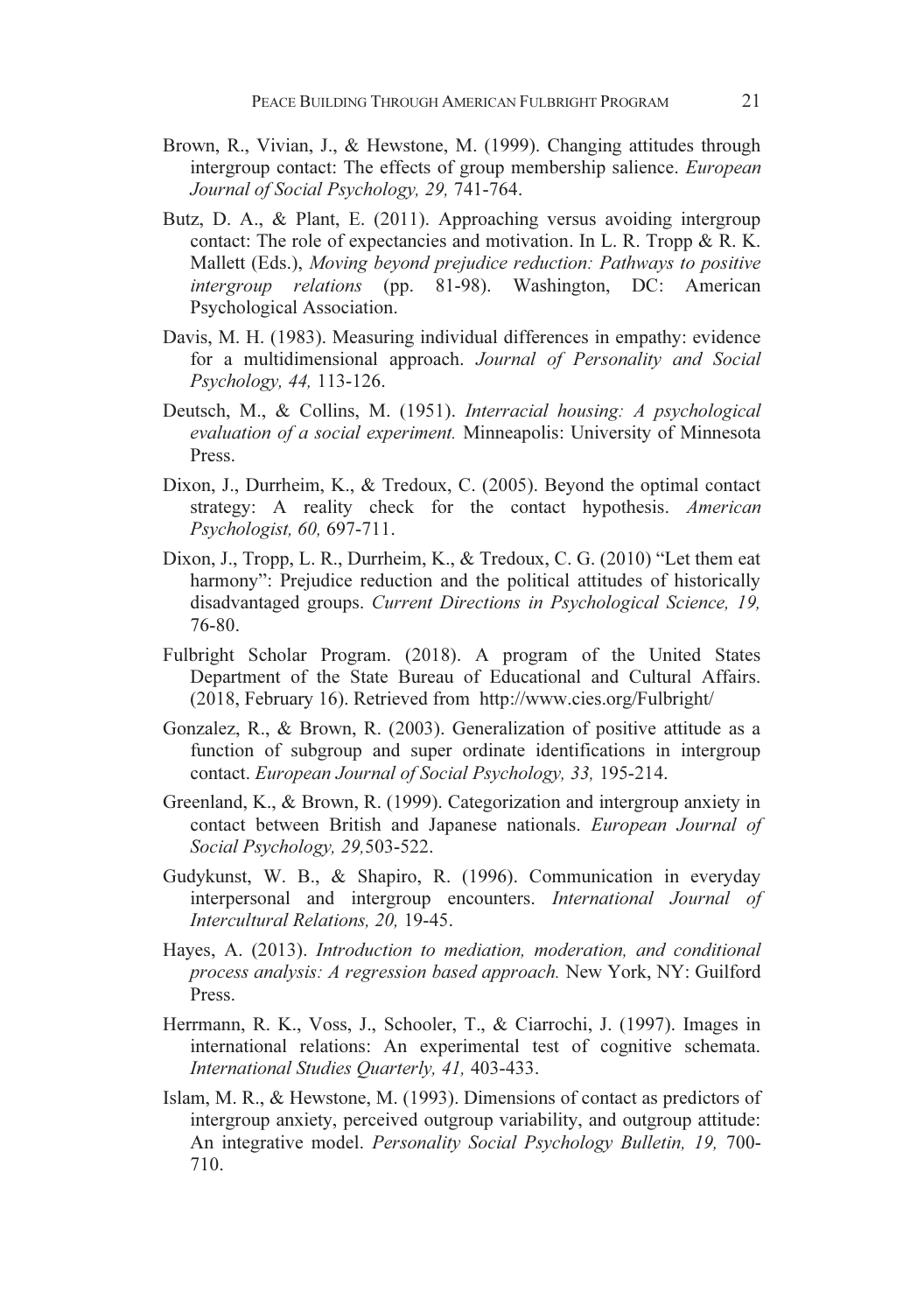- Jackson, P. L., Meltzoff, A. N., & Decety, J. (2005). How do we perceive the pain of others? A window into the neural processes involved in empathy. Neuro Image, 24, 771-779.
- Mazzetti, M., & Lander, M. (2013, August 2). Despite administration promises, few signs of change in drone wars. The New York Times. Retrieved from http://www.nytimes.com/2013/08/03/us/politics/dronewar-rages-on-even-as-administration-talks-about-ending-it.html?Pagewa nted=all $&r=0$
- Migacheva, K., & Tropp, L. R. (2013). Learning orientation as a predictor of positive intergroup contact. Group Processes & Intergroup Relations, 16(4), 426-444.
- Paolini, S., Hewstone, M., Voci, A., Harwood, J., & Cairns, E. (2006). Intergroup contact and the promotion of intergroup harmony: The influence of intergroup emotions. In R. Brown & D. Capozza (Eds.), Social identities: Motivational, emotional, and cultural influences (pp. 209-238). Hove, East Sussex, United Kingdom: Psychology Press.
- Pettigrew, T. F. (1998). Intergroup contact: Theory, research and new perspectives. Annual Review of Psychology, 49, 65-85.
- Pettigrew, T. F., & Tropp, L. R. (2008). How does intergroup contact reduce prejudice? Meta-analytic test of three variables. European Journal of Social Psychology, 38, 922-934.
- Reicher, S. D. (2007) Rethinking the paradigm of prejudice. South African Journal of Psychology 37, 820-34.
- Saguy, T., Tausch, N., Dovidio, J. F., & Pratto, F. (2009). The irony of harmony: Intergroup contact can produce false expectations for equality. Psychological Science, 20, 114-21.
- Shelton, J. N. (2003). Interpersonal concerns in social encounters between majority and minority group members. Group Processes and Intergroup Relations, 6, 171-185.
- Stephan, W. G., Boniecki, K. A., Ybarra, O., Bettencourt, A., Ervin, K. S., Jackson, L. A., et al. (2002). The role of threats in the racial attitudes of Blacks and Whites. Personality and Social Psychology Bulletin, 28, 1242- 1254.
- Stephan, W. G., & Stephan, C. W. (1985). Intergroup anxiety. Journal of Social Issues, 41, 157-175.
- Stephan, W. G., & Stephan, C. W. (1989). Antecedents of intergroup anxiety in Asian-Americans and Hispanic-Americans. International Journal of Intercultural Communication, 13, 203-219.
- Stephan, W. G., Stephan, C. W., & Gudykunst, W. B. (1999). Anxiety in intergroup relations: A comparison of anxiety/uncertainty management theory and integrated threat theory. International Journal of Intercultural Relations, 23, 613-628.